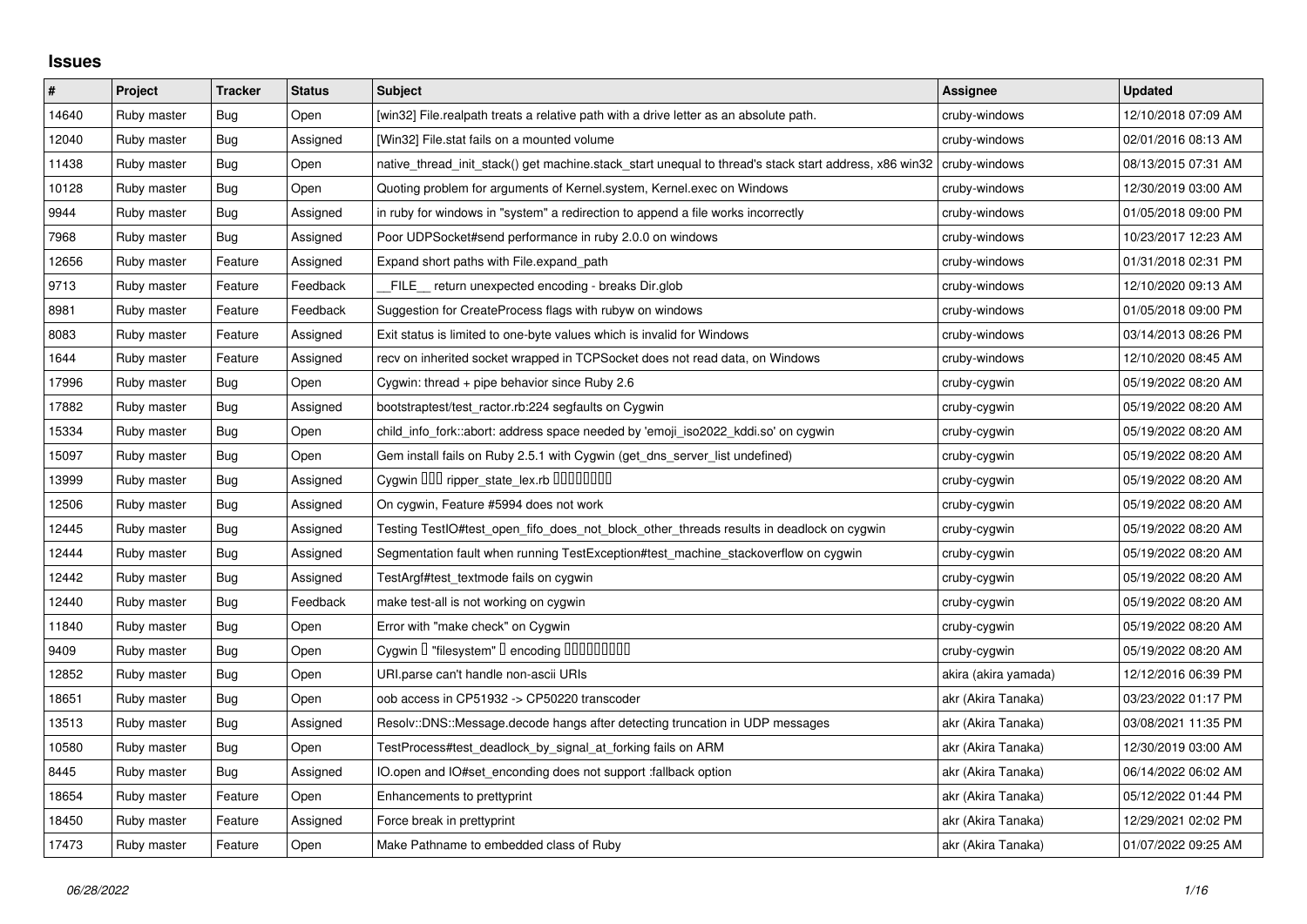| #     | Project     | <b>Tracker</b> | <b>Status</b> | <b>Subject</b>                                                                              | <b>Assignee</b>                     | <b>Updated</b>      |
|-------|-------------|----------------|---------------|---------------------------------------------------------------------------------------------|-------------------------------------|---------------------|
| 17297 | Ruby master | Feature        | Assigned      | Feature: Introduce Pathname.mktmpdir                                                        | akr (Akira Tanaka)                  | 08/30/2021 06:51 AM |
| 17296 | Ruby master | Feature        | Assigned      | Feature: Pathname#chmod use FileUtils.chmod instead of File                                 | akr (Akira Tanaka)                  | 08/30/2021 06:51 AM |
| 17295 | Ruby master | Feature        | Assigned      | Feature: Create a directory and file with Pathname#touch                                    | akr (Akira Tanaka)                  | 09/28/2021 01:20 AM |
| 17294 | Ruby master | Feature        | Assigned      | Feature: Allow method chaining with Pathname#mkpath Pathname#rmtree                         | akr (Akira Tanaka)                  | 08/30/2021 06:52 AM |
| 17173 | Ruby master | Feature        | Open          | open-uri I ciphers IIIIIII                                                                  | akr (Akira Tanaka)                  | 09/25/2020 09:17 AM |
| 16985 | Ruby master | Feature        | Open          | Improve `pp` for `Hash` and `String`                                                        | akr (Akira Tanaka)                  | 06/26/2020 09:51 AM |
| 16937 | Ruby master | Feature        | Assigned      | Add DNS over HTTP to Resolv                                                                 | akr (Akira Tanaka)                  | 12/10/2020 09:15 AM |
| 14922 | Ruby master | Feature        | Assigned      | Resolv getaddresses ignores AAAA records for IPv6                                           | akr (Akira Tanaka)                  | 11/13/2020 04:01 AM |
| 14066 | Ruby master | Feature        | Assigned      | Add CAA DNS RR on Resolv                                                                    | akr (Akira Tanaka)                  | 11/10/2017 06:50 AM |
| 13385 | Ruby master | Feature        | Open          | [PATCH] Make Resolv::DNS::Name validation similar to host and dig commands                  | akr (Akira Tanaka)                  | 06/16/2017 08:04 AM |
| 13047 | Ruby master | Feature        | Assigned      | Use String literal instead of `String#+` for multiline pretty-printing of multiline strings | akr (Akira Tanaka)                  | 02/22/2017 07:09 AM |
| 12497 | Ruby master | Feature        | Assigned      | GMP version of divmod may be slower                                                         | akr (Akira Tanaka)                  | 08/10/2016 03:11 AM |
| 11322 | Ruby master | Feature        | Assigned      | OpenUri: RuntimeError: HTTP redirection loop                                                | akr (Akira Tanaka)                  | 11/13/2020 03:52 AM |
| 11312 | Ruby master | Feature        | Open          | Add Resolv::DNS::Resource::IN::SPF                                                          | akr (Akira Tanaka)                  | 07/01/2015 03:26 AM |
| 11139 | Ruby master | Feature        | Feedback      | [PATCH] socket: support accept `sock_nonblock: (true false)'                                | akr (Akira Tanaka)                  | 07/02/2015 01:30 AM |
| 10637 | Ruby master | Feature        | Assigned      | Puppet orchestration on vagrant fails with Error: Non-HTTP proxy URI                        | akr (Akira Tanaka)                  | 09/23/2020 10:23 PM |
| 10459 | Ruby master | Feature        | Assigned      | [PATCH] rfc3339 method for Time                                                             | akr (Akira Tanaka)                  | 05/21/2015 08:14 AM |
| 10381 | Ruby master | Feature        | Feedback      | Pathname#mkdir_p, Pathname#makedirs DDDD                                                    | akr (Akira Tanaka)                  | 10/15/2014 04:27 AM |
| 10129 | Ruby master | Feature        | Assigned      | More descriptive error message for failed net/http requests                                 | akr (Akira Tanaka)                  | 01/05/2018 09:01 PM |
| 7412  | Ruby master | Feature        | Assigned      | Pathname#relative_path_from does not support mixed directory separators on windows          | akr (Akira Tanaka)                  | 01/05/2018 09:00 PM |
| 7362  | Ruby master | Feature        | Assigned      | Adding Pathname#start_with?                                                                 | akr (Akira Tanaka)                  | 12/25/2017 06:15 PM |
| 3608  | Ruby master | Feature        | Assigned      | Enhancing Pathname#each_child to be lazy                                                    | akr (Akira Tanaka)                  | 12/25/2017 06:14 PM |
| 2149  | Ruby master | Feature        | Feedback      | Pathname#include?                                                                           | akr (Akira Tanaka)                  | 03/15/2018 08:19 AM |
| 17569 | Ruby master | Misc           | Open          | uri lib maintainership                                                                      | akr (Akira Tanaka)                  | 01/23/2021 10:42 AM |
| 17154 | Ruby master | Misc           | Open          | Update Pathname Documentation to Clarify Expected Behavior                                  | akr (Akira Tanaka)                  | 09/05/2020 01:18 PM |
| 18459 | Ruby master | Feature        | Assigned      | IRB autocomplete dropdown colour options                                                    | aycabta (aycabta.)                  | 01/05/2022 02:15 AM |
| 15371 | Ruby master | Feature        | Assigned      | <b>IRB with ARGV</b>                                                                        | aycabta (aycabta .)                 | 02/14/2020 11:35 AM |
| 13604 | Ruby master | Feature        | Assigned      | Exposing alternative interface of readline                                                  | aycabta (aycabta.)                  | 01/20/2020 05:34 AM |
| 14917 | Ruby master | Misc           | Assigned      | Add RDoc documents to tar ball                                                              | aycabta (aycabta .)                 | 07/21/2018 09:29 AM |
| 9507  | Ruby master | Bug            | Open          | Ruby 2.1.0 is broken on ARMv5: tried to create Proc object without a block                  | charliesome (Charlie<br>Somerville) | 01/05/2018 09:00 PM |
| 10065 | Ruby master | Feature        | Feedback      | Make `gem env` command output valid YAML                                                    | drbrain (Eric Hodel)                | 07/20/2014 10:54 PM |
| 18601 | Ruby master | <b>Bug</b>     | Open          | Invalid byte sequences in Big5 encodings                                                    | duerst (Martin Dürst)               | 02/23/2022 07:59 AM |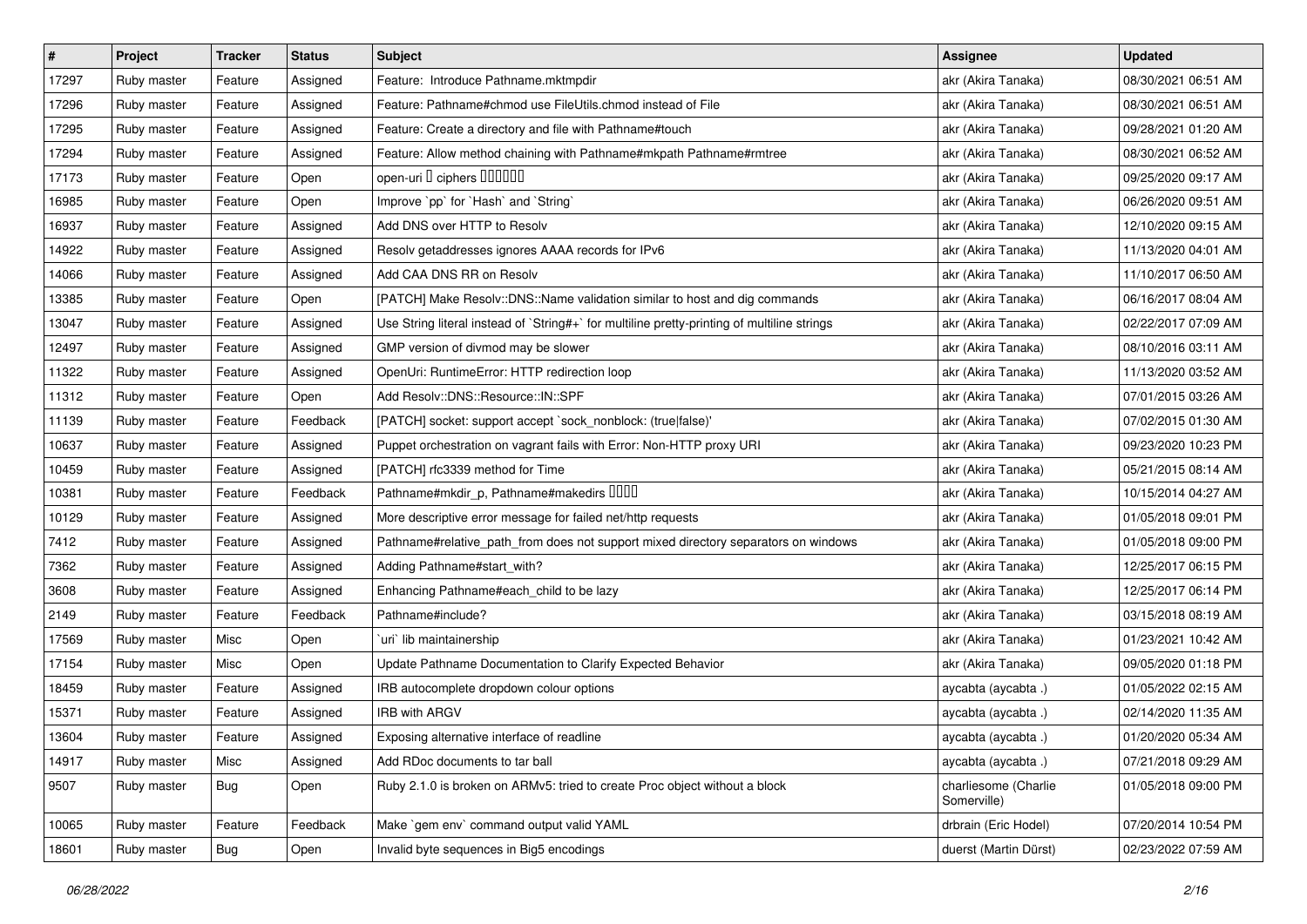| #     | Project     | <b>Tracker</b> | <b>Status</b> | <b>Subject</b>                                                                                                                                                      | <b>Assignee</b>                   | <b>Updated</b>      |
|-------|-------------|----------------|---------------|---------------------------------------------------------------------------------------------------------------------------------------------------------------------|-----------------------------------|---------------------|
| 18337 | Ruby master | Bug            | Assigned      | Ruby allows zero-width characters in identifiers                                                                                                                    | duerst (Martin Dürst)             | 11/24/2021 09:13 AM |
| 17400 | Ruby master | <b>Bug</b>     | Open          | Incorrect character downcase for Greek Sigma                                                                                                                        | duerst (Martin Dürst)             | 12/17/2020 06:56 AM |
| 16842 | Ruby master | <b>Bug</b>     | Assigned      | inspect` prints the UTF-8 character U+0085 (NEXT LINE) verbatim even though it is not printable                                                                     | duerst (Martin Dürst)             | 02/26/2021 05:43 AM |
| 13671 | Ruby master | <b>Bug</b>     | Assigned      | Regexp with lookbehind and case-insensitivity raises RegexpError only on strings with certain<br>characters                                                         | duerst (Martin Dürst)             | 11/30/2021 04:42 AM |
| 7742  | Ruby master | Bug            | Open          | System encoding (Windows-1258) is not recognized by Ruby to convert back to UTF-8                                                                                   | duerst (Martin Dürst)             | 12/25/2017 06:15 PM |
| 6351  | Ruby master | Bug            | Assigned      | transcode table generator does not support multi characters of Unicode                                                                                              | duerst (Martin Dürst)             | 12/25/2017 06:15 PM |
| 18639 | Ruby master | Feature        | Open          | Update Unicode data to Unicode Version 15.0.0                                                                                                                       | duerst (Martin Dürst)             | 03/22/2022 07:38 PM |
| 17525 | Ruby master | Feature        | Open          | Implement Happy Eyeballs Version 2 (RFC8305) in Socket.tcp                                                                                                          | Glass saga (Masaki<br>Matsushita) | 06/16/2022 01:08 AM |
| 16476 | Ruby master | Feature        | Open          | Socket getaddrinfo cannot be interrupted by Timeout timeout                                                                                                         | Glass saga (Masaki<br>Matsushita) | 06/16/2022 01:08 AM |
| 15628 | Ruby master | Feature        | Assigned      | init inetsock internal should fallback to IPv4 if IPv6 is unreachable                                                                                               | Glass_saga (Masaki<br>Matsushita) | 09/25/2020 05:42 AM |
| 13696 | Ruby master | Feature        | Open          | Add exchange and noreplace options to File.rename                                                                                                                   | Glass_saga (Masaki<br>Matsushita) | 12/01/2017 04:34 PM |
| 7148  | Ruby master | Feature        | Assigned      | Improved Tempfile w/o DelegateClass                                                                                                                                 | Glass saga (Masaki<br>Matsushita) | 03/27/2019 09:51 AM |
| 2631  | Ruby master | Feature        | Assigned      | Allow IO#reopen to take a block                                                                                                                                     | Glass_saga (Masaki<br>Matsushita) | 05/24/2018 01:22 PM |
| 15408 | Ruby master | Feature        | Open          | Deprecate object_id and _id2ref                                                                                                                                     | headius (Charles Nutter)          | 03/19/2019 04:02 PM |
| 18790 | Ruby master | <b>Bug</b>     | Assigned      | cannot load such file -- digest (LoadError)                                                                                                                         | hsbt (Hiroshi SHIBATA)            | 06/06/2022 12:41 AM |
| 18666 | Ruby master | <b>Bug</b>     | Open          | No rule to make target 'yaml/yaml.h', needed by 'api.o'                                                                                                             | hsbt (Hiroshi SHIBATA)            | 03/29/2022 11:17 AM |
| 18614 | Ruby master | <b>Bug</b>     | Open          | Error (busy loop) in<br>TestGemCommandsSetupCommand#test destdir flag does not try to write to the default gem<br>home                                              | hsbt (Hiroshi SHIBATA)            | 03/17/2022 01:03 AM |
| 18567 | Ruby master | <b>Bug</b>     | Open          | Depending on default gems in stdlib gems when not needed considered harmful                                                                                         | hsbt (Hiroshi SHIBATA)            | 04/21/2022 04:45 PM |
| 18381 | Ruby master | Bug            | Assigned      | Default vs Bundled gems                                                                                                                                             | hsbt (Hiroshi SHIBATA)            | 12/15/2021 11:09 AM |
| 18355 | Ruby master | <b>Bug</b>     | Assigned      | require("pathname") within rack application chnages behaviors of Pathname methods, such as<br>absolute?(), when there are two versions of 'pathname' gem installed. | hsbt (Hiroshi SHIBATA)            | 11/30/2021 08:01 AM |
| 18169 | Ruby master | <b>Bug</b>     | Assigned      | Local copies of gemified libraries are being released out of sync with their gems                                                                                   | hsbt (Hiroshi SHIBATA)            | 02/25/2022 05:40 PM |
| 16951 | Ruby master | Bug            | Assigned      | Consistently referer dependencies                                                                                                                                   | hsbt (Hiroshi SHIBATA)            | 06/17/2021 06:15 AM |
| 15550 | Ruby master | <b>Bug</b>     | Assigned      | Windows - gem bin files - can't run from bash shell                                                                                                                 | hsbt (Hiroshi SHIBATA)            | 03/20/2019 01:05 AM |
| 14679 | Ruby master | <b>Bug</b>     | Assigned      | StdLib gems should properly specify their dependencies                                                                                                              | hsbt (Hiroshi SHIBATA)            | 04/11/2018 01:14 PM |
| 10919 | Ruby master | Bug            | Assigned      | [gem install] installs multipe platforms                                                                                                                            | hsbt (Hiroshi SHIBATA)            | 07/30/2019 07:44 AM |
| 10213 | Ruby master | <b>Bug</b>     | Feedback      | bundled gems ignored by make install                                                                                                                                | hsbt (Hiroshi SHIBATA)            | 06/10/2022 09:55 AM |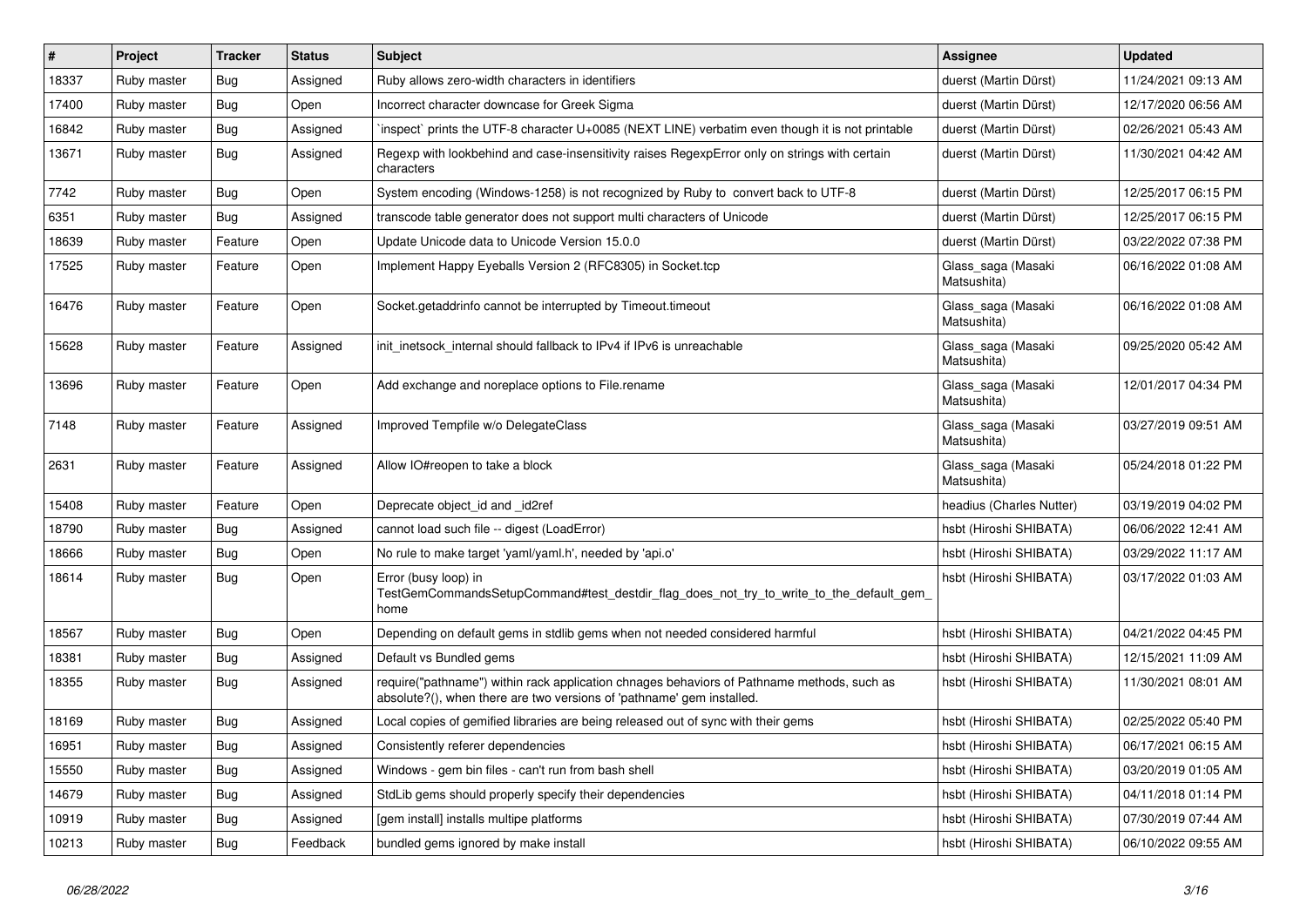| $\pmb{\#}$ | Project     | <b>Tracker</b> | <b>Status</b> | Subject                                                                            | Assignee                    | <b>Updated</b>      |
|------------|-------------|----------------|---------------|------------------------------------------------------------------------------------|-----------------------------|---------------------|
| 9366       | Ruby master | Bug            | Assigned      | "make -j32 check TESTS=-j32" occasionally fails on rubygems/specification          | hsbt (Hiroshi SHIBATA)      | 07/26/2018 02:13 AM |
| 18571      | Ruby master | Feature        | Assigned      | Removed the bundled sources from release package after Ruby 3.2                    | hsbt (Hiroshi SHIBATA)      | 03/28/2022 06:23 AM |
| 16963      | Ruby master | Feature        | Assigned      | Remove English.rb from Ruby 2.8/3.0                                                | hsbt (Hiroshi SHIBATA)      | 06/19/2020 09:48 AM |
| 16012      | Ruby master | Feature        | Assigned      | Add a (small) test-install suite?                                                  | hsbt (Hiroshi SHIBATA)      | 07/30/2019 08:13 AM |
| 14737      | Ruby master | Feature        | Assigned      | Split default gems into separate directory structure                               | hsbt (Hiroshi SHIBATA)      | 09/02/2020 06:00 PM |
| 13534      | Ruby master | Feature        | Assigned      | Checking installation results of default gems                                      | hsbt (Hiroshi SHIBATA)      | 07/26/2018 02:16 AM |
| 13508      | Ruby master | Feature        | Assigned      | How remove/refactor code related mathn library.                                    | hsbt (Hiroshi SHIBATA)      | 12/25/2017 06:15 PM |
| 12639      | Ruby master | Feature        | Assigned      | Speed up require in RubyGems by 5x                                                 | hsbt (Hiroshi SHIBATA)      | 07/26/2018 02:12 AM |
| 6590       | Ruby master | Feature        | Assigned      | Dealing with bigdecimal, etc gems in JRuby                                         | hsbt (Hiroshi SHIBATA)      | 05/15/2019 08:33 PM |
| 5617       | Ruby master | Feature        | Assigned      | Allow install RubyGems into dediceted directory                                    | hsbt (Hiroshi SHIBATA)      | 05/16/2018 09:15 AM |
| 18068      | Ruby master | Misc           | Open          | Silence LoadError only if it is for rubygems itself                                | hsbt (Hiroshi SHIBATA)      | 08/08/2021 02:21 PM |
| 16013      | Ruby master | Misc           | Feedback      | Bundler                                                                            | hsbt (Hiroshi SHIBATA)      | 10/17/2019 05:20 PM |
| 15487      | Ruby master | Misc           | Assigned      | Clarify default gems maintanance policy                                            | hsbt (Hiroshi SHIBATA)      | 12/30/2018 08:42 PM |
| 15486      | Ruby master | Misc           | Feedback      | Default gems README.md                                                             | hsbt (Hiroshi SHIBATA)      | 03/11/2019 12:19 PM |
| 18818      | Ruby master | Bug            | Open          | SEGV (Fiber scheduler?)                                                            | ioquatix (Samuel Williams)  | 06/06/2022 06:31 PM |
| 18810      | Ruby master | Bug            | Open          | Make `Kernel#p` interruptable.                                                     | ioquatix (Samuel Williams)  | 05/30/2022 12:44 AM |
| 18036      | Ruby master | Bug            | Open          | Pthread fibers become invalid on fork - different from normal fibers.              | ioquatix (Samuel Williams)  | 08/19/2021 07:05 AM |
| 17664      | Ruby master | Bug            | Assigned      | Behavior of sockets changed in Ruby 3.0 to non-blocking                            | ioquatix (Samuel Williams)  | 07/12/2021 10:28 AM |
| 595        | Ruby master | <b>Bug</b>     | Assigned      | Fiber ignores ensure clause                                                        | ioquatix (Samuel Williams)  | 12/29/2019 10:37 AM |
| 18227      | Ruby master | Feature        | Open          | Static class initialization.                                                       | ioquatix (Samuel Williams)  | 09/29/2021 09:21 PM |
| 13383      | Ruby master | Feature        | Open          | [PATCH] Module#source_location                                                     | ioquatix (Samuel Williams)  | 01/09/2020 05:16 AM |
| 18002      | Ruby master | Bug            | Open          | s390x: Tests failing without LC_ALL env                                            | jaruga (Jun Aruga)          | 07/12/2021 04:30 PM |
| 16492      | Ruby master | Bug            | Open          | TestBugReporter#test_bug_reporter_add test failures                                | jaruga (Jun Aruga)          | 08/24/2021 01:12 PM |
| 17720      | Ruby master | Misc           | Assigned      | Cirrus CI to check non-x86_64 architecture cases by own machines                   | jaruga (Jun Aruga)          | 09/26/2021 10:24 AM |
| 16188      | Ruby master | Misc           | Open          | What are the performance implications of the new keyword arguments in 2.7 and 3.0? | jeremyevans0 (Jeremy Evans) | 11/27/2019 04:45 PM |
| 18808      | Ruby master | Bug            | Assigned      | Cannot compile ruby 3.1.2 on powerpc64le-linux without disabling the jit features  | k0kubun (Takashi Kokubun)   | 06/20/2022 10:40 AM |
| 18277      | Ruby master | Bug            | Open          | buffer error (Zlib::BufError) in Zlib::Deflate#deflate when using MJIT             | k0kubun (Takashi Kokubun)   | 01/05/2022 03:04 PM |
| 18142      | Ruby master | Bug            | Assigned      | Segmentation fault with Ruby 3.0.2                                                 | k0kubun (Takashi Kokubun)   | 09/02/2021 07:43 AM |
| 18058      | Ruby master | <b>Bug</b>     | Open          | 3.1.0-dev with MJIT enabled Zlib::BufError during `gem install`                    | k0kubun (Takashi Kokubun)   | 08/02/2021 08:31 PM |
| 17995      | Ruby master | Bug            | Open          | Slow down when mjit and Ractor are being used at same time                         | k0kubun (Takashi Kokubun)   | 06/11/2022 04:02 AM |
| 17008      | Ruby master | <b>Bug</b>     | Feedback      | JIT enabled on Windows can cause constant conhost pop-ups                          | k0kubun (Takashi Kokubun)   | 07/03/2020 08:29 PM |
| 16694      | Ruby master | <b>Bug</b>     | Assigned      | JIT vs hardened GCC with PCH                                                       | k0kubun (Takashi Kokubun)   | 02/02/2021 07:38 AM |
| 15425      | Ruby master | Feature        | Feedback      | Store MJIT header into Ruby versioned directory.                                   | k0kubun (Takashi Kokubun)   | 10/07/2021 11:03 PM |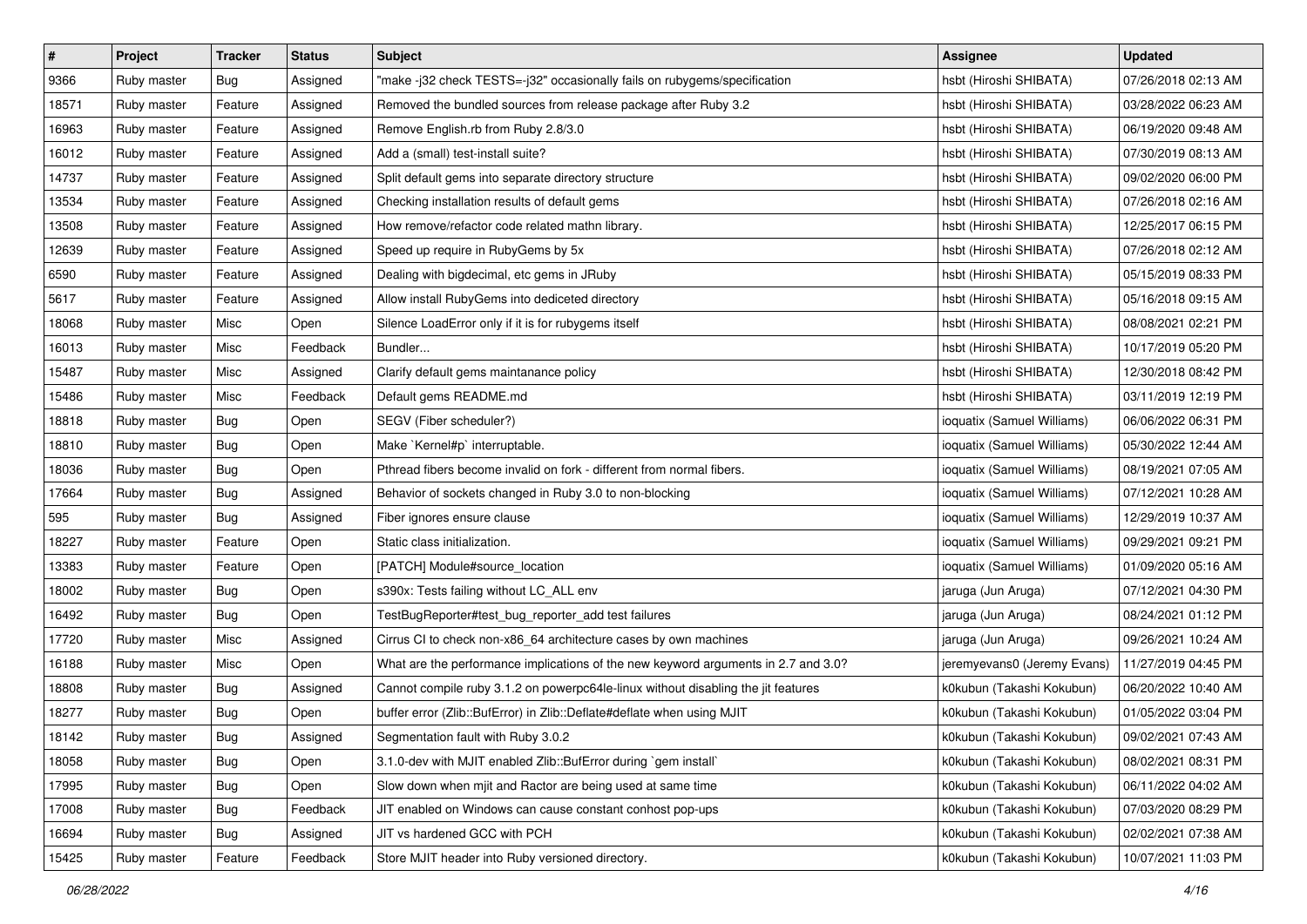| $\sharp$ | Project     | <b>Tracker</b> | <b>Status</b> | Subject                                                                                                                           | <b>Assignee</b>            | <b>Updated</b>      |
|----------|-------------|----------------|---------------|-----------------------------------------------------------------------------------------------------------------------------------|----------------------------|---------------------|
| 18811    | Ruby master | <b>Bug</b>     | Feedback      | PTY I/O not working on AIX 7.x                                                                                                    | kanemoto (Yutaka Kanemoto) | 06/07/2022 07:18 AM |
| 16185    | Ruby master | <b>Bug</b>     | Open          | basictest failure on AIX 6.1 for 64bit build                                                                                      | kanemoto (Yutaka Kanemoto) | 10/15/2019 12:05 AM |
| 18761    | Ruby master | Misc           | Open          | provide an example wasm project                                                                                                   | katei (Yuta Saito)         | 05/23/2022 11:01 AM |
| 18613    | Ruby master | <b>Bug</b>     | Feedback      | Voluntary wanted: Some signal-related tests fail on FreeBSD 13                                                                    | knu (Akinori MUSHA)        | 05/30/2022 01:43 AM |
| 11531    | Ruby master | Bug            | Assigned      | IPAddr#== implements wrong logic                                                                                                  | knu (Akinori MUSHA)        | 12/29/2019 12:50 PM |
| 17210    | Ruby master | Feature        | Open          | More readable and useful `Set#inspect`                                                                                            | knu (Akinori MUSHA)        | 05/19/2021 10:12 PM |
| 16989    | Ruby master | Feature        | Open          | Sets: need $\Psi$                                                                                                                 | knu (Akinori MUSHA)        | 02/18/2022 02:57 AM |
| 15281    | Ruby master | Feature        | Assigned      | Speed up Set#intersect with size check.                                                                                           | knu (Akinori MUSHA)        | 08/11/2020 02:43 AM |
| 15240    | Ruby master | Feature        | Open          | Set operations check for is_a?(Set), rather than allowing duck typing                                                             | knu (Akinori MUSHA)        | 08/27/2019 08:12 PM |
| 14105    | Ruby master | Feature        | Feedback      | Introduce xor as alias for Set#^                                                                                                  | knu (Akinori MUSHA)        | 06/27/2018 10:56 AM |
| 13610    | Ruby master | Feature        | Assigned      | IPAddr doesn't provide helpful methods to get the subnet or IP address                                                            | knu (Akinori MUSHA)        | 10/20/2017 01:13 AM |
| 13000    | Ruby master | Feature        | Feedback      | Implement Set#include? with Hash#include?                                                                                         | knu (Akinori MUSHA)        | 09/11/2020 08:18 PM |
| 11710    | Ruby master | Feature        | Open          | [PATCH] Replace Set#merge with Set#merge! and make Set#merge non-mutating.                                                        | knu (Akinori MUSHA)        | 11/18/2015 07:28 PM |
| 11527    | Ruby master | Feature        | Assigned      | IPAddr#mask_addr isn't a method                                                                                                   | knu (Akinori MUSHA)        | 11/07/2018 04:12 PM |
| 8833     | Ruby master | Feature        | Feedback      | [PATCH] IPAddr#pred                                                                                                               | knu (Akinori MUSHA)        | 10/21/2017 05:15 PM |
| 8047     | Ruby master | Feature        | Assigned      | IPAddr makes host address with netmask                                                                                            | knu (Akinori MUSHA)        | 01/05/2018 09:00 PM |
| 3953     | Ruby master | Feature        | Assigned      | TCPSocket / UDPSocket do not accept IPAddr objects.                                                                               | knu (Akinori MUSHA)        | 12/25/2017 06:14 PM |
| 18572    | Ruby master | <b>Bug</b>     | Assigned      | Performance regression when invoking refined methods                                                                              | ko1 (Koichi Sasada)        | 02/10/2022 12:48 AM |
| 18553    | Ruby master | <b>Bug</b>     | Open          | Memory leak on compiling method call with kwargs                                                                                  | ko1 (Koichi Sasada)        | 03/23/2022 09:34 PM |
| 18464    | Ruby master | <b>Bug</b>     | Assigned      | RUBY_INTERNAL_EVENT_NEWOBJ tracepoint causes an interpreter crash when combined with<br>Ractors                                   | ko1 (Koichi Sasada)        | 06/08/2022 08:25 AM |
| 18258    | Ruby master | Bug            | Open          | Ractor.shareable? can be slow and mutates internal object flags.                                                                  | ko1 (Koichi Sasada)        | 10/21/2021 08:58 AM |
| 18119    | Ruby master | <b>Bug</b>     | Open          | Ractor crashes when instantiating classes                                                                                         | ko1 (Koichi Sasada)        | 09/14/2021 01:42 AM |
| 18024    | Ruby master | <b>Bug</b>     | Assigned      | Ractor crashes when connections are closed in multiple Ractors                                                                    | ko1 (Koichi Sasada)        | 12/14/2021 04:41 PM |
| 17998    | Ruby master | <b>Bug</b>     | Assigned      | ractor: process hanging (with ractors initialized, but not being used)                                                            | ko1 (Koichi Sasada)        | 12/02/2021 08:17 PM |
| 17826    | Ruby master | <b>Bug</b>     | Assigned      | Ractor#take hangs if used in multiple Threads                                                                                     | ko1 (Koichi Sasada)        | 12/15/2021 01:30 PM |
| 17679    | Ruby master | <b>Bug</b>     | Assigned      | Ractor incoming channel can consume unlimited resources                                                                           | ko1 (Koichi Sasada)        | 03/26/2021 09:16 AM |
| 17678    | Ruby master | <b>Bug</b>     | Assigned      | Ractors do not restart after fork                                                                                                 | ko1 (Koichi Sasada)        | 03/09/2021 12:42 AM |
| 17677    | Ruby master | <b>Bug</b>     | Assigned      | Ractor crashes fork when blocking                                                                                                 | ko1 (Koichi Sasada)        | 03/09/2021 12:42 AM |
| 17676    | Ruby master | <b>Bug</b>     | Assigned      | Accessing ENV from Ractor raises IsolationError                                                                                   | ko1 (Koichi Sasada)        | 03/09/2021 02:37 AM |
| 17667    | Ruby master | <b>Bug</b>     | Open          | Module#name needs synchronization                                                                                                 | ko1 (Koichi Sasada)        | 03/02/2021 07:31 AM |
| 17624    | Ruby master | <b>Bug</b>     | Open          | Ractor.receive is not thread-safe                                                                                                 | ko1 (Koichi Sasada)        | 09/14/2021 01:40 AM |
| 17617    | Ruby master | <b>Bug</b>     | Open          | When a Ractor's incoming port is closed, Ractor.receive_if does not raise Ractor::ClosedError, but<br>instead blocks indefinitely | ko1 (Koichi Sasada)        | 09/14/2021 01:40 AM |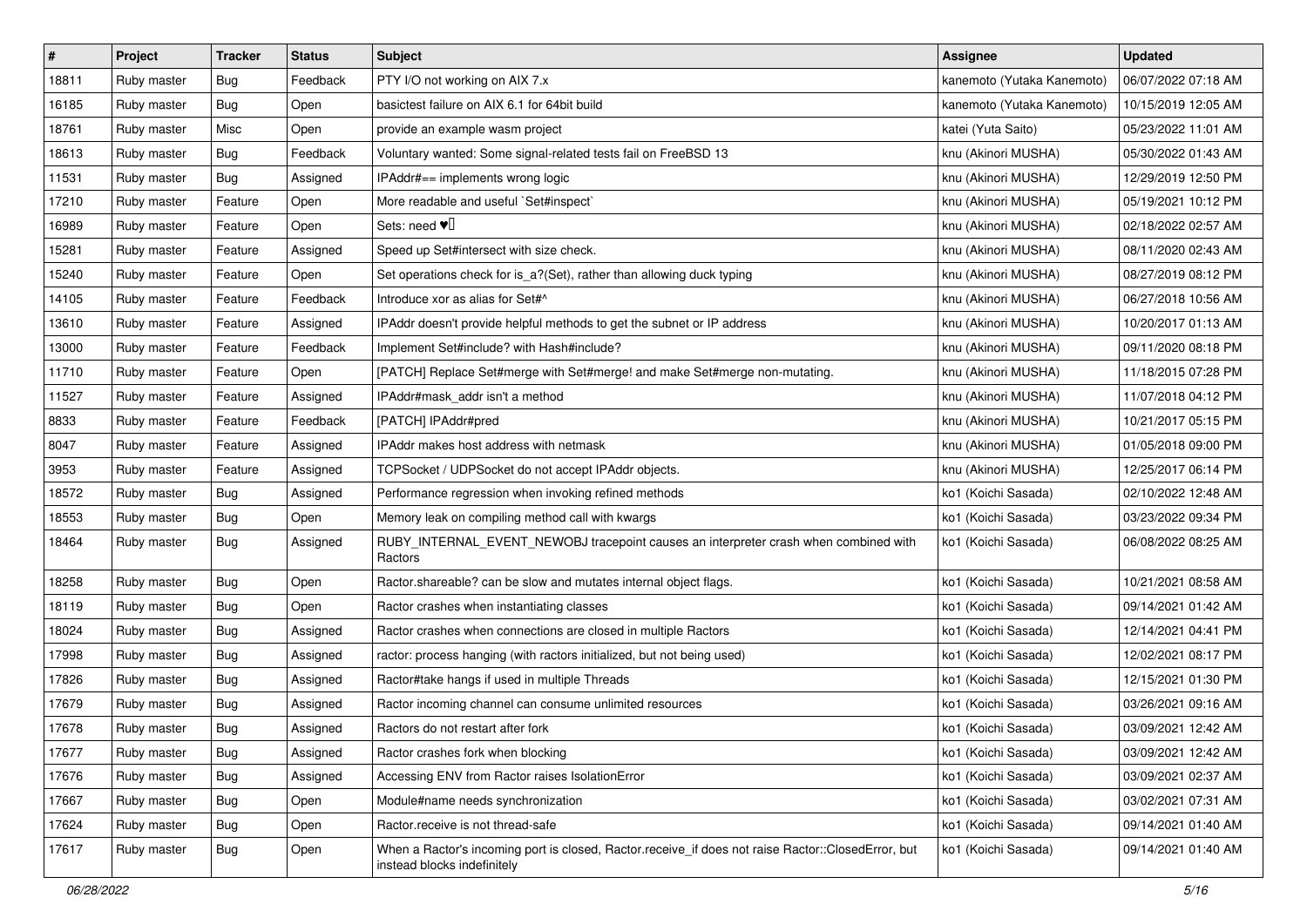| $\vert$ # | Project     | <b>Tracker</b> | <b>Status</b> | <b>Subject</b>                                                                                                            | <b>Assignee</b>     | <b>Updated</b>      |
|-----------|-------------|----------------|---------------|---------------------------------------------------------------------------------------------------------------------------|---------------------|---------------------|
| 17543     | Ruby master | <b>Bug</b>     | Open          | Ractor isolation broken by `self` in shareable proc                                                                       | ko1 (Koichi Sasada) | 01/29/2021 03:06 PM |
| 17531     | Ruby master | Bug            | Open          | did_you_mean` not Ractor friendly                                                                                         | ko1 (Koichi Sasada) | 01/29/2021 08:48 AM |
| 17516     | Ruby master | Bug            | Assigned      | forking in a ractor causes Ruby to crash                                                                                  | ko1 (Koichi Sasada) | 11/30/2021 05:26 AM |
| 17513     | Ruby master | Bug            | Open          | Methods of shareable objects and UnboundMethods should be shareable                                                       | ko1 (Koichi Sasada) | 01/06/2021 08:53 PM |
| 17420     | Ruby master | <b>Bug</b>     | Open          | Unsafe mutation of \$" when doing non-RubyGems require in Ractor                                                          | ko1 (Koichi Sasada) | 01/07/2021 01:23 PM |
| 17359     | Ruby master | Bug            | Open          | Ractor copy mode is not Ractor-safe                                                                                       | ko1 (Koichi Sasada) | 12/02/2020 05:42 PM |
| 17196     | Ruby master | Bug            | Assigned      | Segmentation Fault with Socket#close in Ractors                                                                           | ko1 (Koichi Sasada) | 03/20/2022 01:52 PM |
| 16819     | Ruby master | Bug            | Assigned      | Line reporting off by one when reporting line of a hash?                                                                  | ko1 (Koichi Sasada) | 06/16/2020 05:57 PM |
| 16776     | Ruby master | Bug            | Assigned      | Regression in coverage library                                                                                            | ko1 (Koichi Sasada) | 11/24/2021 07:26 AM |
| 15499     | Ruby master | Bug            | Assigned      | Breaking behavior on ruby 2.6: rb_thread_call_without_gvl doesn't invoke unblock_function when<br>used on the main thread | ko1 (Koichi Sasada) | 01/05/2021 02:24 AM |
| 15315     | Ruby master | Bug            | Open          | ec_switch can still lose interrupts                                                                                       | ko1 (Koichi Sasada) | 11/20/2018 09:32 AM |
| 15263     | Ruby master | <b>Bug</b>     | Open          | [PATCH] vm_trace.c (postponed_job_register): only hit main thread                                                         | ko1 (Koichi Sasada) | 10/27/2018 11:35 PM |
| 14727     | Ruby master | <b>Bug</b>     | Assigned      | TestQueue#test_queue_with_trap always timeout on Windows10                                                                | ko1 (Koichi Sasada) | 05/01/2018 02:59 AM |
| 14607     | Ruby master | Bug            | Assigned      | Fix use of the rb_profile_frames start parameter                                                                          | ko1 (Koichi Sasada) | 06/09/2022 06:12 AM |
| 14090     | Ruby master | Bug            | Assigned      | TestGc#test_interrupt_in_finalizer`fails very rarely                                                                      | ko1 (Koichi Sasada) | 12/02/2021 07:24 PM |
| 11808     | Ruby master | Bug            | Open          | Different behavior between Enumerable#grep and Array#grep                                                                 | ko1 (Koichi Sasada) | 10/26/2020 04:36 AM |
| 11174     | Ruby master | Bug            | Open          | threads memory leak                                                                                                       | ko1 (Koichi Sasada) | 06/17/2019 03:17 PM |
| 10009     | Ruby master | Bug            | Open          | IO operation is 10x slower in multi-thread environment                                                                    | ko1 (Koichi Sasada) | 05/21/2015 07:19 AM |
| 8444      | Ruby master | Bug            | Open          | Regexp vars \$~ and friends are not thread local                                                                          | ko1 (Koichi Sasada) | 07/30/2019 07:38 AM |
| 7976      | Ruby master | Bug            | Assigned      | TracePoint call is at call point, not call site                                                                           | ko1 (Koichi Sasada) | 01/05/2018 09:00 PM |
| 4040      | Ruby master | Bug            | Assigned      | SystemStackError with Hash[*a] for Large _a_                                                                              | ko1 (Koichi Sasada) | 12/25/2017 06:14 PM |
| 18275     | Ruby master | Feature        | Open          | Add an option to define_method to not capture the surrounding environment                                                 | ko1 (Koichi Sasada) | 12/03/2021 02:34 PM |
| 17884     | Ruby master | Feature        | Open          | locindex for profiling tools                                                                                              | ko1 (Koichi Sasada) | 05/24/2021 04:17 PM |
| 17593     | Ruby master | Feature        | Assigned      | load_iseq_eval should override the ISeq path                                                                              | ko1 (Koichi Sasada) | 02/16/2021 08:27 AM |
| 17414     | Ruby master | Feature        | Open          | Ractor should allow access to shareable attributes for Modules/Classes                                                    | ko1 (Koichi Sasada) | 12/21/2020 03:56 PM |
| 17404     | Ruby master | Feature        | Open          | Ractor `move:` API to allow shareability check                                                                            | ko1 (Koichi Sasada) | 12/18/2020 09:17 PM |
| 17393     | Ruby master | Feature        | Open          | 'Ractor::Moved#inspect'                                                                                                   | ko1 (Koichi Sasada) | 12/21/2020 05:47 PM |
| 17363     | Ruby master | Feature        | Assigned      | Timeouts                                                                                                                  | ko1 (Koichi Sasada) | 05/14/2022 09:06 AM |
| 16027     | Ruby master | Feature        | Assigned      | Update Ruby's dtrace / USDT API to match what is exposed via the TracePoint API                                           | ko1 (Koichi Sasada) | 08/03/2019 02:41 AM |
| 15939     | Ruby master | Feature        | Assigned      | Dump symbols reference to their fstr in ObjectSpace.dump()                                                                | ko1 (Koichi Sasada) | 08/08/2019 09:38 PM |
| 15878     | Ruby master | Feature        | Assigned      | Make exit faster by not running GC                                                                                        | ko1 (Koichi Sasada) | 07/29/2019 07:48 AM |
| 15854     | Ruby master | Feature        | Open          | Tracing instance variable assignment                                                                                      | ko1 (Koichi Sasada) | 07/29/2019 07:13 AM |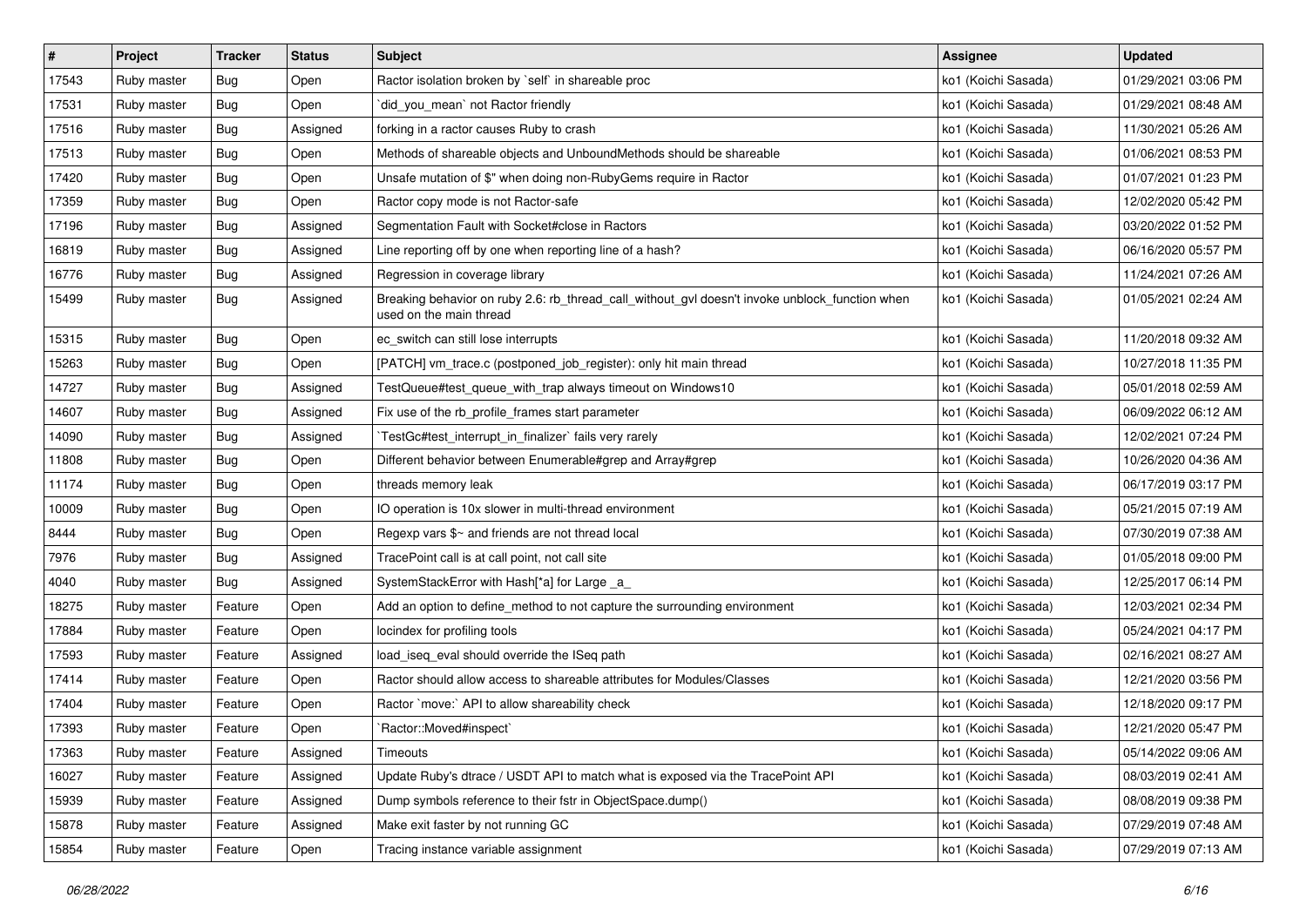| $\sharp$ | Project     | <b>Tracker</b> | <b>Status</b> | <b>Subject</b>                                                                                           | <b>Assignee</b>          | <b>Updated</b>      |
|----------|-------------|----------------|---------------|----------------------------------------------------------------------------------------------------------|--------------------------|---------------------|
| 15778    | Ruby master | Feature        | Open          | Expose an API to pry-open the stack frames in Ruby                                                       | ko1 (Koichi Sasada)      | 08/29/2019 06:24 AM |
| 14859    | Ruby master | Feature        | Open          | [PATCH] implement Timeout in VM                                                                          | ko1 (Koichi Sasada)      | 07/22/2018 07:42 AM |
| 14813    | Ruby master | Feature        | Open          | [PATCH] gc.c: make gc_enter+gc_exit pairs dtrace probes, too                                             | ko1 (Koichi Sasada)      | 12/17/2018 07:42 AM |
| 14492    | Ruby master | Feature        | Open          | iseq loading + caching should be in core                                                                 | ko1 (Koichi Sasada)      | 12/10/2020 08:53 AM |
| 14394    | Ruby master | Feature        | Open          | Class.descendants                                                                                        | ko1 (Koichi Sasada)      | 01/20/2022 10:46 PM |
| 13821    | Ruby master | Feature        | Assigned      | Allow fibers to be resumed across threads                                                                | ko1 (Koichi Sasada)      | 02/15/2019 10:09 AM |
| 13512    | Ruby master | Feature        | Open          | <b>System Threads</b>                                                                                    | ko1 (Koichi Sasada)      | 07/14/2017 07:08 AM |
| 13388    | Ruby master | Feature        | Assigned      | gc.c: Add GC.get_parameters and .set_parameters                                                          | ko1 (Koichi Sasada)      | 03/30/2017 10:52 AM |
| 13252    | Ruby master | Feature        | Assigned      | C API for creating strings without copying                                                               | ko1 (Koichi Sasada)      | 04/17/2017 07:22 AM |
| 12607    | Ruby master | Feature        | Feedback      | Ruby needs an atomic integer                                                                             | ko1 (Koichi Sasada)      | 01/29/2021 12:28 PM |
| 12020    | Ruby master | Feature        | Assigned      | Documenting Ruby memory model                                                                            | ko1 (Koichi Sasada)      | 12/23/2021 11:40 PM |
| 11348    | Ruby master | Feature        | Feedback      | TracePoint API needs events for fiber's switching                                                        | ko1 (Koichi Sasada)      | 09/01/2015 09:12 AM |
| 10932    | Ruby master | Feature        | Open          | Enabling allocation tracing as early as possible                                                         | ko1 (Koichi Sasada)      | 06/13/2015 07:54 AM |
| 10844    | Ruby master | Feature        | Feedback      | TracePoint API needs an event to inform about creating/removing a new frame without calling<br>something | ko1 (Koichi Sasada)      | 03/02/2015 06:38 PM |
| 10423    | Ruby master | Feature        | Open          | [PATCH] opt_str_lit*: avoid literal string allocations                                                   | ko1 (Koichi Sasada)      | 01/05/2018 09:01 PM |
| 10238    | Ruby master | Feature        | Open          | todo: remove dependency on malloc_usable_size                                                            | ko1 (Koichi Sasada)      | 12/10/2020 09:20 AM |
| 9755     | Ruby master | Feature        | Assigned      | Thread::Backtrace::Location#defined_class                                                                | ko1 (Koichi Sasada)      | 04/18/2014 09:22 AM |
| 8960     | Ruby master | Feature        | Assigned      | Add Exception#backtrace_locations                                                                        | ko1 (Koichi Sasada)      | 11/25/2016 02:15 PM |
| 8725     | Ruby master | Feature        | Feedback      | Possibility to get a signal handler without changing it                                                  | ko1 (Koichi Sasada)      | 12/25/2017 06:15 PM |
| 8576     | Ruby master | Feature        | Assigned      | Add optimized method type for constant value methods                                                     | ko1 (Koichi Sasada)      | 12/25/2017 06:15 PM |
| 8263     | Ruby master | Feature        | Assigned      | Support discovering yield state of individual Fibers                                                     | ko1 (Koichi Sasada)      | 12/23/2021 11:40 PM |
| 6695     | Ruby master | Feature        | Assigned      | Configuration for Thread/Fiber creation                                                                  | ko1 (Koichi Sasada)      | 12/25/2017 06:15 PM |
| 6694     | Ruby master | Feature        | Assigned      | Thread.new without block.                                                                                | ko1 (Koichi Sasada)      | 12/25/2017 06:15 PM |
| 6602     | Ruby master | Feature        | Feedback      | Tail call optimization: enable by default?                                                               | ko1 (Koichi Sasada)      | 06/13/2020 01:31 AM |
| 3731     | Ruby master | Feature        | Assigned      | Easier Embedding API for Ruby                                                                            | ko1 (Koichi Sasada)      | 12/25/2017 06:14 PM |
| 2294     | Ruby master | Feature        | Assigned      | [PATCH] ruby_bind_stack() to embed Ruby in coroutine                                                     | ko1 (Koichi Sasada)      | 01/05/2018 09:00 PM |
| 17502    | Ruby master | Misc           | Open          | C vs Ruby                                                                                                | ko1 (Koichi Sasada)      | 12/02/2021 07:53 PM |
| 16124    | Ruby master | Misc           | Assigned      | Let the transient heap belong to objspace                                                                | ko1 (Koichi Sasada)      | 11/18/2019 08:48 AM |
| 15802    | Ruby master | Misc           | Open          | Reduce the minimum string buffer size from 127 to 63 bytes                                               | ko1 (Koichi Sasada)      | 07/30/2019 04:04 AM |
| 11269    | Ruby master | <b>Bug</b>     | Assigned      | ruby_init_setproctitle() should be called before require_libraries()                                     | kosaki (Motohiro KOSAKI) | 06/17/2015 03:01 AM |
| 13697    | Ruby master | Feature        | Open          | [PATCH]: futex based thread primitives                                                                   | kosaki (Motohiro KOSAKI) | 01/28/2018 11:41 PM |
| 7086     | Ruby master | Feature        | Assigned      | ConditionVariable#wait has meaningless return value                                                      | kosaki (Motohiro KOSAKI) | 12/25/2017 06:15 PM |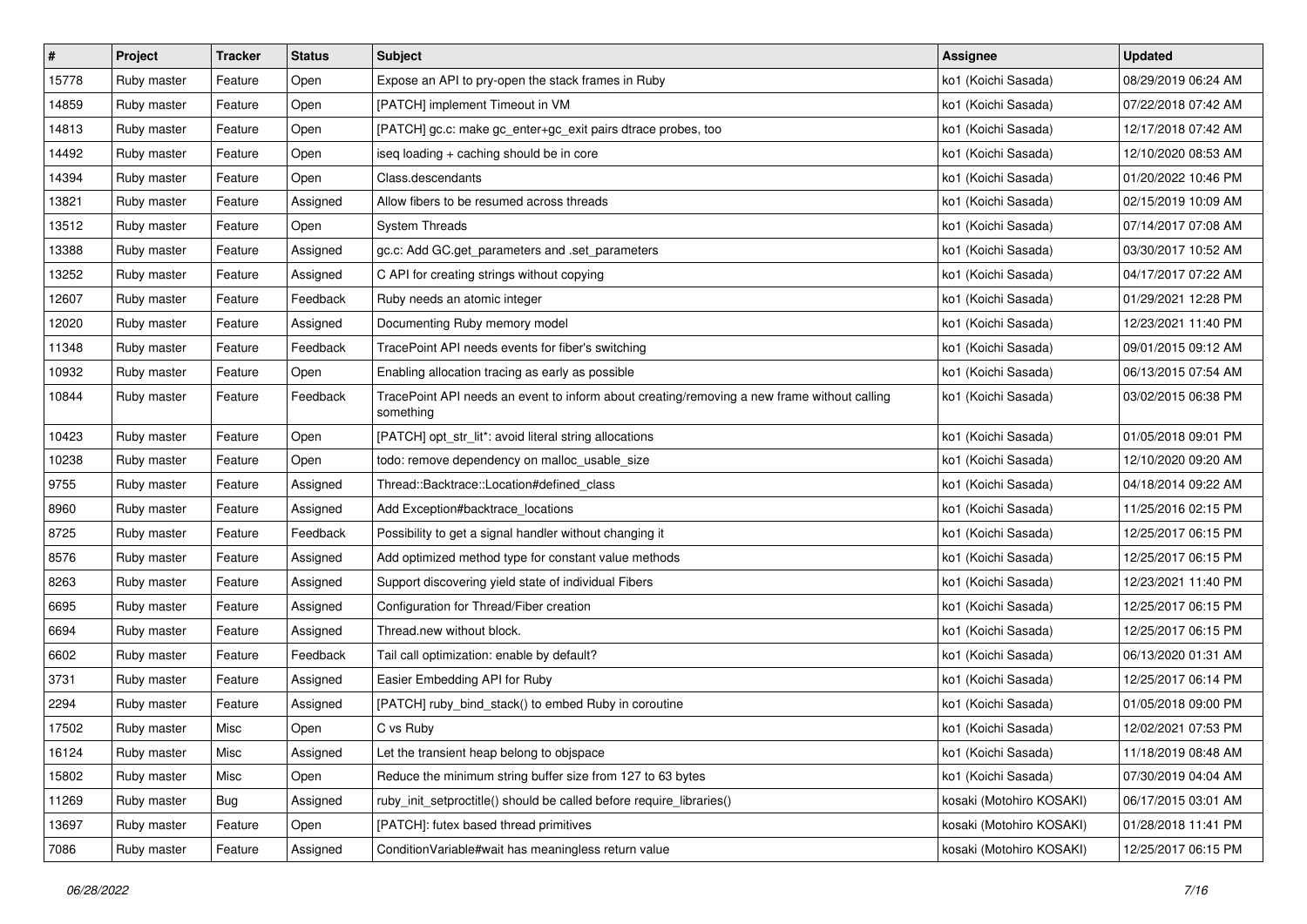| #     | Project     | <b>Tracker</b> | <b>Status</b> | Subject                                                                                       | <b>Assignee</b>                     | <b>Updated</b>      |
|-------|-------------|----------------|---------------|-----------------------------------------------------------------------------------------------|-------------------------------------|---------------------|
| 4464  | Ruby master | Feature        | Assigned      | [PATCH] add Fcntl::Flock object for easier use of POSIX file locks                            | kosaki (Motohiro KOSAKI)            | 12/25/2017 06:14 PM |
| 18034 | Ruby master | Bug            | Assigned      | Segmentation fault fiddle with `--enable-bundled-libffi` and macOS                            | kou (Kouhei Sutou)                  | 11/30/2021 07:39 AM |
| 17478 | Ruby master | Bug            | Assigned      | Ruby3.0 is slower than Ruby2.7.2 when parsing a large CSV file                                | kou (Kouhei Sutou)                  | 11/24/2021 05:12 AM |
| 8782  | Ruby master | Bug            | Assigned      | Don't set rl_getc_function on editline                                                        | kouji (Kouji Takao)                 | 01/05/2018 09:00 PM |
| 7859  | Ruby master | <b>Bug</b>     | Assigned      | Readline: Incorrect arrow key behavior in vi_editing_mode insert mode with Readline 6.2       | kouji (Kouji Takao)                 | 12/25/2017 06:15 PM |
| 18773 | Ruby master | Feature        | Assigned      | deconstruct to receive a range                                                                | ktsj (Kazuki Tsujimoto)             | 06/24/2022 07:21 AM |
| 18408 | Ruby master | Feature        | Assigned      | Allow pattern match to set instance variables                                                 | ktsj (Kazuki Tsujimoto)             | 01/26/2022 07:07 PM |
| 17355 | Ruby master | Feature        | Assigned      | Using same set of names in or-patterns (pattern matching with $Foo(x)   Bar(x)$ )             | ktsj (Kazuki Tsujimoto)             | 09/13/2021 09:11 AM |
| 15918 | Ruby master | Feature        | Open          | Pattern matching for Set                                                                      | ktsj (Kazuki Tsujimoto)             | 07/29/2019 08:12 AM |
| 15881 | Ruby master | Feature        | Open          | Optimize deconstruct in pattern matching                                                      | ktsj (Kazuki Tsujimoto)             | 12/25/2019 04:28 AM |
| 18564 | Ruby master | Feature        | Open          | Add Exception#detailed_message                                                                | mame (Yusuke Endoh)                 | 02/01/2022 08:06 PM |
| 18194 | Ruby master | Feature        | Open          | No easy way to format exception messages per thread/fiber scheduler context.                  | mame (Yusuke Endoh)                 | 09/29/2021 10:10 AM |
| 14244 | Ruby master | Feature        | Open          | Better error messages for scripts with non-matching end statements                            | mame (Yusuke Endoh)                 | 11/29/2018 08:57 AM |
| 4247  | Ruby master | Feature        | Assigned      | New features for Array#sample, Array#choice                                                   | mame (Yusuke Endoh)                 | 12/25/2017 06:14 PM |
| 15815 | Ruby master | Feature        | Open          | Add option to raise NoMethodError for OpenStruct                                              | marcandre (Marc-Andre<br>Lafortune) | 09/28/2020 02:11 AM |
| 14116 | Ruby master | Feature        | Feedback      | Add Matrix #exponentiate method as Matlab's exp                                               | marcandre (Marc-Andre<br>Lafortune) | 11/20/2017 06:52 AM |
| 12676 | Ruby master | Feature        | Assigned      | Significant performance increase, and code conciseness, for prime_division method in prime.rb | marcandre (Marc-Andre<br>Lafortune) | 11/18/2016 03:46 PM |
| 9347  | Ruby master | Feature        | Open          | Accept non callable argument to detect                                                        | marcandre (Marc-Andre<br>Lafortune) | 01/05/2018 09:00 PM |
| 8223  | Ruby master | Feature        | Open          | Make Matrix more omnivorous.                                                                  | marcandre (Marc-Andre<br>Lafortune) | 04/09/2013 03:42 AM |
| 6256  | Ruby master | Feature        | Feedback      | Slightly improve ruby_qsort performance                                                       | MartinBosslet (Martin Bosslet)      | 01/10/2019 01:51 PM |
| 15764 | Ruby master | Bug            | Open          | Whitespace and control characters should not be permitted in tokens                           | matz (Yukihiro Matsumoto)           | 04/22/2019 07:48 AM |
| 11779 | Ruby master | Bug            | Feedback      | Module#using does not make sense as a method                                                  | matz (Yukihiro Matsumoto)           | 06/17/2021 09:58 AM |
| 11704 | Ruby master | <b>Bug</b>     | Assigned      | Refinements only get "used" once in loop                                                      | matz (Yukihiro Matsumoto)           | 04/14/2016 02:45 AM |
| 18159 | Ruby master | Feature        | Open          | Integrate functionality of dead_end gem into Ruby                                             | matz (Yukihiro Matsumoto)           | 06/17/2022 02:06 PM |
| 17849 | Ruby master | Feature        | Open          | Fix Timeout.timeout so that it can be used in threaded Web servers                            | matz (Yukihiro Matsumoto)           | 04/10/2022 06:26 AM |
| 17830 | Ruby master | Feature        | Open          | Add Integer#previous and Integer#prev                                                         | matz (Yukihiro Matsumoto)           | 04/27/2021 11:35 PM |
| 17785 | Ruby master | Feature        | Open          | Allow named parameters to be keywords                                                         | matz (Yukihiro Matsumoto)           | 12/17/2021 06:10 PM |
| 17291 | Ruby master | Feature        | Assigned      | Optimize __send__ call                                                                        | matz (Yukihiro Matsumoto)           | 01/12/2021 05:47 AM |
| 17288 | Ruby master | Feature        | Open          | Optimize _send_ call with a literal method name                                               | matz (Yukihiro Matsumoto)           | 10/30/2020 12:17 AM |
| 17279 | Ruby master | Feature        | Open          | Allow a negative step in Range#step with a block                                              | matz (Yukihiro Matsumoto)           | 10/22/2020 02:23 AM |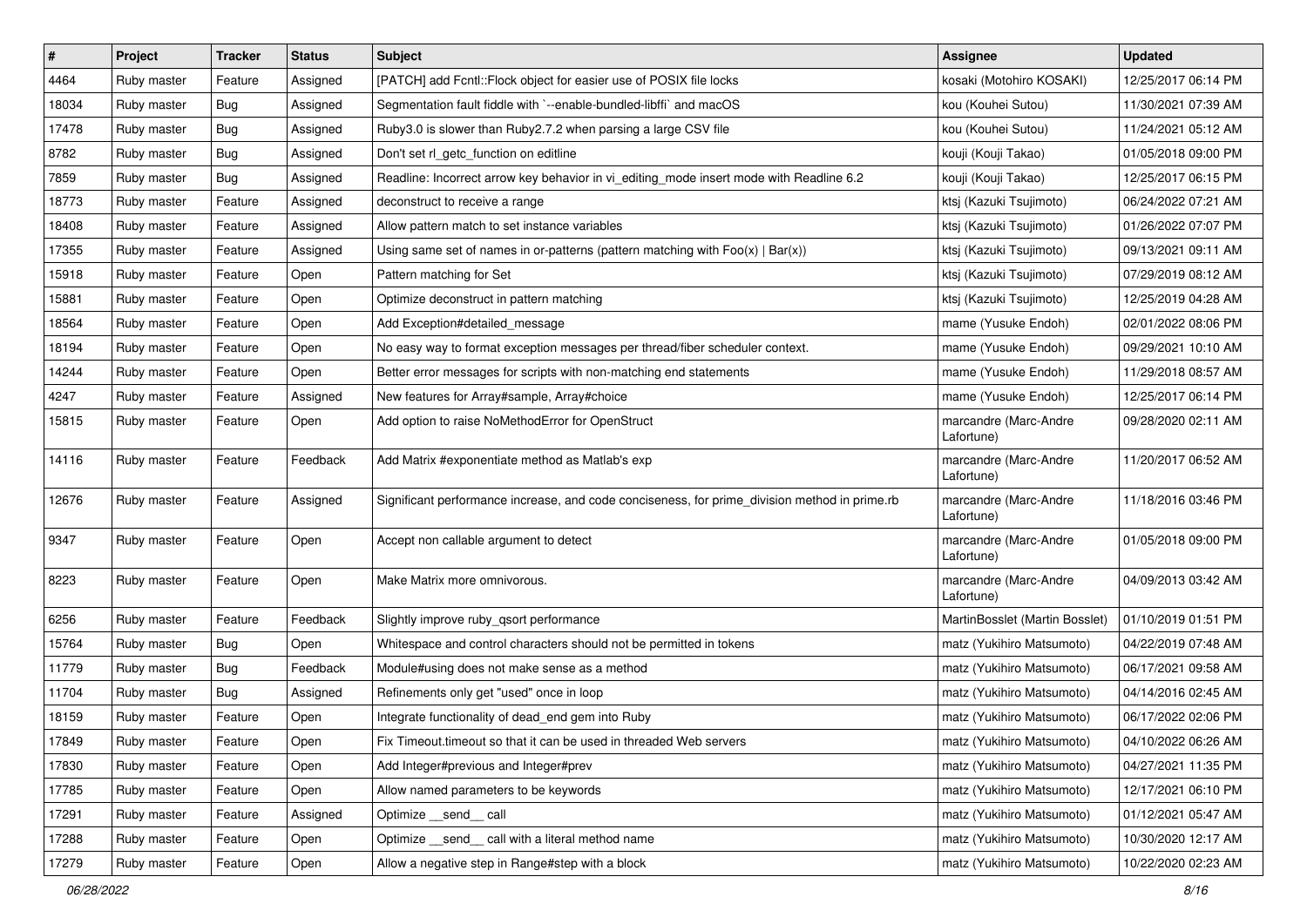| $\sharp$ | Project     | <b>Tracker</b> | <b>Status</b> | <b>Subject</b>                                                                                       | <b>Assignee</b>           | <b>Updated</b>      |
|----------|-------------|----------------|---------------|------------------------------------------------------------------------------------------------------|---------------------------|---------------------|
| 17265    | Ruby master | Feature        | Feedback      | Add `Bool` module                                                                                    | matz (Yukihiro Matsumoto) | 10/26/2020 09:44 AM |
| 17184    | Ruby master | Feature        | Open          | No stdlib function to perform simple string replacement                                              | matz (Yukihiro Matsumoto) | 02/23/2021 09:27 PM |
| 16992    | Ruby master | Feature        | Open          | Sets: officially ordered                                                                             | matz (Yukihiro Matsumoto) | 09/03/2020 02:08 PM |
| 16986    | Ruby master | Feature        | Open          | Anonymous Struct literal                                                                             | matz (Yukihiro Matsumoto) | 01/15/2022 04:57 PM |
| 16894    | Ruby master | Feature        | Open          | Integer division for Ruby 3                                                                          | matz (Yukihiro Matsumoto) | 05/18/2020 03:41 PM |
| 16495    | Ruby master | Feature        | Open          | Inconsistent quotes in error messages                                                                | matz (Yukihiro Matsumoto) | 06/15/2022 04:21 PM |
| 16461    | Ruby master | Feature        | Assigned      | Proc#using                                                                                           | matz (Yukihiro Matsumoto) | 12/10/2020 09:10 AM |
| 15991    | Ruby master | Feature        | Open          | Allow questionmarks in variable names                                                                | matz (Yukihiro Matsumoto) | 07/30/2019 03:57 AM |
| 15837    | Ruby master | Feature        | Open          | Module#name_components                                                                               | matz (Yukihiro Matsumoto) | 05/08/2019 10:29 AM |
| 15445    | Ruby master | Feature        | Open          | Reject '.123' in Float() method                                                                      | matz (Yukihiro Matsumoto) | 01/10/2019 07:59 AM |
| 15330    | Ruby master | Feature        | Open          | autoload_relative                                                                                    | matz (Yukihiro Matsumoto) | 06/19/2022 11:25 PM |
| 15277    | Ruby master | Feature        | Open          | at_exec                                                                                              | matz (Yukihiro Matsumoto) | 05/25/2020 01:09 AM |
| 15192    | Ruby master | Feature        | Open          | Introduce a new "shortcut assigning" syntax to convenient setup instance variables                   | matz (Yukihiro Matsumoto) | 12/14/2021 06:42 PM |
| 15123    | Ruby master | Feature        | Feedback      | Enumerable#compact proposal                                                                          | matz (Yukihiro Matsumoto) | 10/30/2019 07:30 PM |
| 15112    | Ruby master | Feature        | Open          | Introducing the short form of `STDERR.puts expr.inspect`.                                            | matz (Yukihiro Matsumoto) | 10/12/2018 02:02 AM |
| 14982    | Ruby master | Feature        | Open          | Improve namespace system in ruby to avoiding top-level names chaos                                   | matz (Yukihiro Matsumoto) | 12/31/2021 05:39 PM |
| 14927    | Ruby master | Feature        | Open          | Loading multiple files at once                                                                       | matz (Yukihiro Matsumoto) | 09/18/2018 12:38 AM |
| 14724    | Ruby master | Feature        | Open          | chains of inequalities                                                                               | matz (Yukihiro Matsumoto) | 05/19/2018 01:06 AM |
| 14609    | Ruby master | Feature        | Open          | Let `Kernel#p` without an argument print the receiver                                                | matz (Yukihiro Matsumoto) | 02/08/2020 08:43 PM |
| 14546    | Ruby master | Feature        | Open          | Hash#delete!                                                                                         | matz (Yukihiro Matsumoto) | 05/30/2018 08:24 PM |
| 14397    | Ruby master | Feature        | Assigned      | public, protected and private should return their arguments instead of self                          | matz (Yukihiro Matsumoto) | 12/10/2018 07:08 AM |
| 14128    | Ruby master | Feature        | Open          | Introduce Hash#delete default value                                                                  | matz (Yukihiro Matsumoto) | 11/25/2017 04:41 PM |
| 13303    | Ruby master | Feature        | Feedback      | String#any? as !String#empty?                                                                        | matz (Yukihiro Matsumoto) | 02/23/2021 05:14 PM |
| 13129    | Ruby master | Feature        | Assigned      | Refinements cannot refine method_missing and respond_to_missing?                                     | matz (Yukihiro Matsumoto) | 07/03/2021 10:45 PM |
| 12861    | Ruby master | Feature        | Feedback      | super in a block can be either lexically or dynamically scoped depending on how the block is invoked | matz (Yukihiro Matsumoto) | 12/21/2016 05:20 PM |
| 12813    | Ruby master | Feature        | Assigned      | Calling chunk_while, slice_after, slice_before, slice_when with no block                             | matz (Yukihiro Matsumoto) | 12/06/2016 12:58 PM |
| 12745    | Ruby master | Feature        | Feedback      | String#(g)sub(!) should pass a MatchData to the block, not a String                                  | matz (Yukihiro Matsumoto) | 11/03/2021 11:46 PM |
| 12543    | Ruby master | Feature        | Assigned      | explicit tail call syntax: foo() then return                                                         | matz (Yukihiro Matsumoto) | 04/18/2021 03:02 PM |
| 12306    | Ruby master | Feature        | Open          | Implement String #blank? #present? and improve #strip and family to handle unicode                   | matz (Yukihiro Matsumoto) | 07/22/2018 10:55 PM |
| 12244    | Ruby master | Feature        | Open          | Add a way to `integer - integer % num`                                                               | matz (Yukihiro Matsumoto) | 05/17/2016 06:05 AM |
| 12075    | Ruby master | Feature        | Feedback      | some container#nonempty?                                                                             | matz (Yukihiro Matsumoto) | 10/07/2021 03:11 AM |
| 12019    | Ruby master | Feature        | Open          | Better low-level support for writing concurrent libraries                                            | matz (Yukihiro Matsumoto) | 12/23/2021 11:43 PM |
| 11882    | Ruby master | Feature        | Open          | Map or NamedMap                                                                                      | matz (Yukihiro Matsumoto) | 01/17/2021 01:31 PM |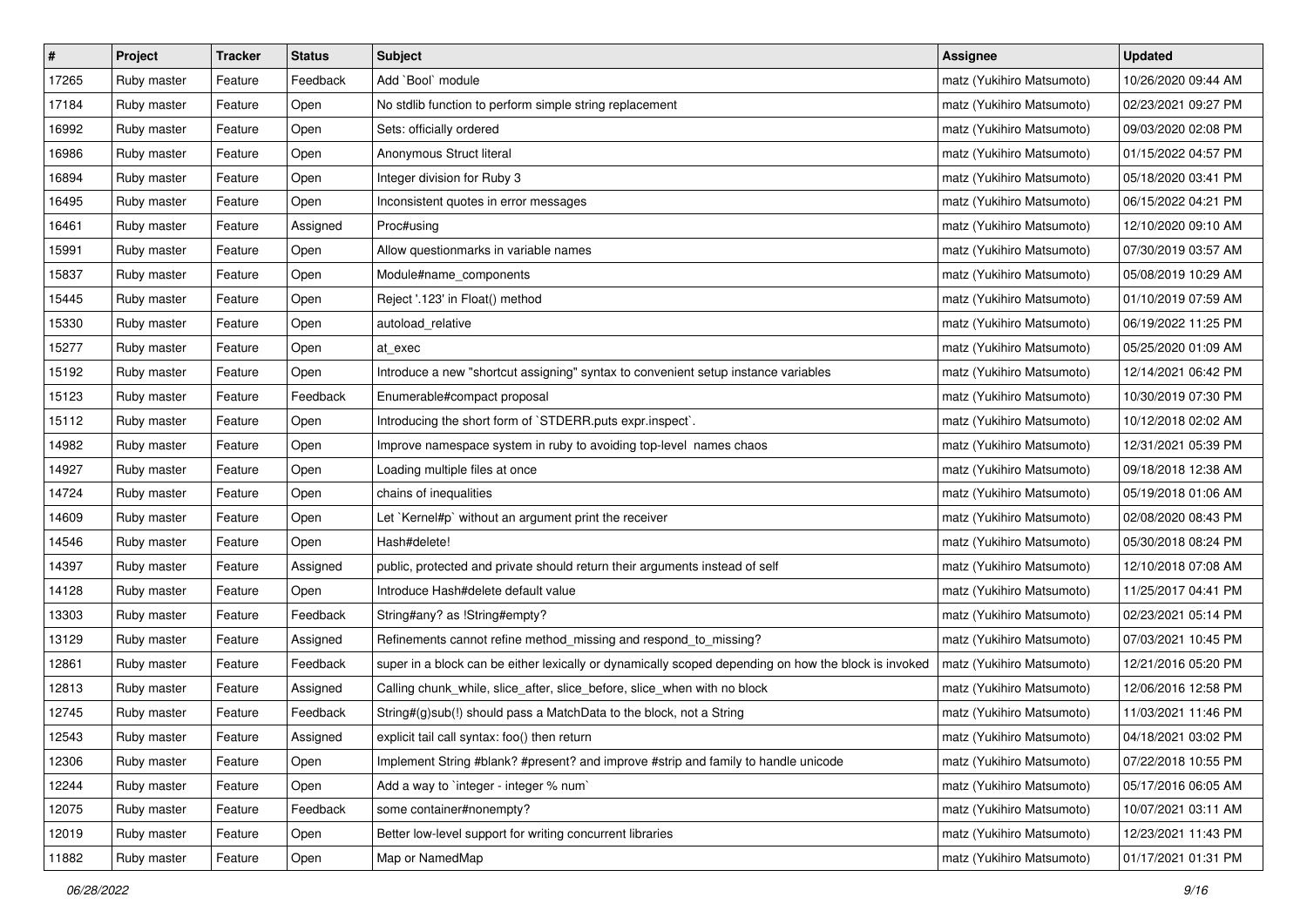| $\sharp$ | Project     | <b>Tracker</b> | <b>Status</b> | <b>Subject</b>                                                                                                         | <b>Assignee</b>           | <b>Updated</b>      |
|----------|-------------|----------------|---------------|------------------------------------------------------------------------------------------------------------------------|---------------------------|---------------------|
| 11816    | Ruby master | Feature        | Assigned      | Partial safe navigation operator                                                                                       | matz (Yukihiro Matsumoto) | 04/14/2020 08:02 AM |
| 11735    | Ruby master | Feature        | Open          | Porting String#squish and String#squish! from Ruby on Rails' Active Support                                            | matz (Yukihiro Matsumoto) | 06/24/2016 08:02 AM |
| 11627    | Ruby master | Feature        | Open          | make `nonzero` an alias of `nonzero?`                                                                                  | matz (Yukihiro Matsumoto) | 12/23/2021 11:43 PM |
| 11518    | Ruby master | Feature        | Open          | Queue enhancement - promote! and promote_all!                                                                          | matz (Yukihiro Matsumoto) | 09/17/2015 08:40 PM |
| 11517    | Ruby master | Feature        | Open          | Queue enhancement - conditional pop                                                                                    | matz (Yukihiro Matsumoto) | 09/17/2015 09:02 PM |
| 11484    | Ruby master | Feature        | Feedback      | add output offset for readpartial/read_nonblock/etc                                                                    | matz (Yukihiro Matsumoto) | 09/25/2017 07:28 AM |
| 11390    | Ruby master | Feature        | Open          | Allow symbols starting with numbers                                                                                    | matz (Yukihiro Matsumoto) | 08/14/2015 05:23 AM |
| 11307    | Ruby master | Feature        | Open          | exception-free non-blocking Queue#pop                                                                                  | matz (Yukihiro Matsumoto) | 06/25/2015 11:06 PM |
| 11181    | Ruby master | Feature        | Open          | Add a line directive to Ruby                                                                                           | matz (Yukihiro Matsumoto) | 01/26/2016 02:04 AM |
| 11122    | Ruby master | Feature        | Open          | exception-free non-blocking Queue/SizedQueue operations                                                                | matz (Yukihiro Matsumoto) | 05/06/2015 08:53 PM |
| 11087    | Ruby master | Feature        | Feedback      | Method to retrieve {local, global, instance} variables as a Hash                                                       | matz (Yukihiro Matsumoto) | 06/12/2015 09:13 AM |
| 11028    | Ruby master | Feature        | Assigned      | standalone running single file (zipped archives of ruby code) running **without installation** using<br>"gem install " | matz (Yukihiro Matsumoto) | 04/04/2015 01:44 AM |
| 10574    | Ruby master | Feature        | Open          | Add String#Ichomp and String.Ichomp!                                                                                   | matz (Yukihiro Matsumoto) | 12/15/2014 04:34 PM |
| 10549    | Ruby master | Feature        | Open          | Deprecate each_with_index and each_with_object in favor of with_index and with_object                                  | matz (Yukihiro Matsumoto) | 07/27/2021 11:09 AM |
| 10498    | Ruby master | Feature        | Open          | Make `loop` yield a counter                                                                                            | matz (Yukihiro Matsumoto) | 01/05/2018 09:01 PM |
| 10489    | Ruby master | Feature        | Open          | Add inherit method for clearer and multiple inheritance                                                                | matz (Yukihiro Matsumoto) | 12/10/2020 08:53 AM |
| 10481    | Ruby master | Feature        | Assigned      | Add "if" and "unless" clauses to rescue statements                                                                     | matz (Yukihiro Matsumoto) | 01/18/2015 02:46 PM |
| 10404    | Ruby master | Feature        | Open          | Allow individual finalizers to be removed with ObjectSpace.undefine_finalizer                                          | matz (Yukihiro Matsumoto) | 10/20/2014 08:14 AM |
| 10355    | Ruby master | Feature        | Feedback      | Feature request: Module#prepended?(mod)                                                                                | matz (Yukihiro Matsumoto) | 01/05/2018 09:01 PM |
| 10287    | Ruby master | Feature        | Open          | rename COLON3 to COLON2_HEAD.                                                                                          | matz (Yukihiro Matsumoto) | 07/27/2021 09:34 AM |
| 10064    | Ruby master | Feature        | Feedback      | &:symbol in when clause                                                                                                | matz (Yukihiro Matsumoto) | 01/05/2018 09:01 PM |
| 10042    | Ruby master | Feature        | Feedback      | Deprecate postfix rescue syntax for removal in 3.0                                                                     | matz (Yukihiro Matsumoto) | 12/10/2020 08:53 AM |
| 9816     | Ruby master | Feature        | Assigned      | 00000000000000000000                                                                                                   | matz (Yukihiro Matsumoto) | 10/28/2014 08:29 AM |
| 9768     | Ruby master | Feature        | Assigned      | Method that is visible only within a certain module/class                                                              | matz (Yukihiro Matsumoto) | 04/25/2014 06:43 AM |
| 9704     | Ruby master | Feature        | Open          | Refinements as files instead of modules                                                                                | matz (Yukihiro Matsumoto) | 10/11/2016 06:36 PM |
| 9614     | Ruby master | Feature        | Open          | ordering of non-Hash items which use st_internally                                                                     | matz (Yukihiro Matsumoto) | 01/05/2018 09:00 PM |
| 9602     | Ruby master | Feature        | Feedback      | Logic with `Enumerable#grep`                                                                                           | matz (Yukihiro Matsumoto) | 12/01/2019 05:23 PM |
| 9123     | Ruby master | Feature        | Open          | Make Numeric#nonzero? behavior consistent with Numeric#zero?                                                           | matz (Yukihiro Matsumoto) | 06/11/2019 12:55 PM |
| 9070     | Ruby master | Feature        | Open          | Introduce `---` as synonym of `end` keyword                                                                            | matz (Yukihiro Matsumoto) | 11/02/2013 03:23 AM |
| 9064     | Ruby master | Feature        | Feedback      | Add support for packages, like in Java                                                                                 | matz (Yukihiro Matsumoto) | 07/29/2014 02:07 AM |
| 9043     | Ruby master | Feature        | Open          | Add String#f method as shortcut for #freeze                                                                            | matz (Yukihiro Matsumoto) | 01/05/2018 09:00 PM |
| 9023     | Ruby master | Feature        | Assigned      | Array#tail                                                                                                             | matz (Yukihiro Matsumoto) | 12/23/2021 11:40 PM |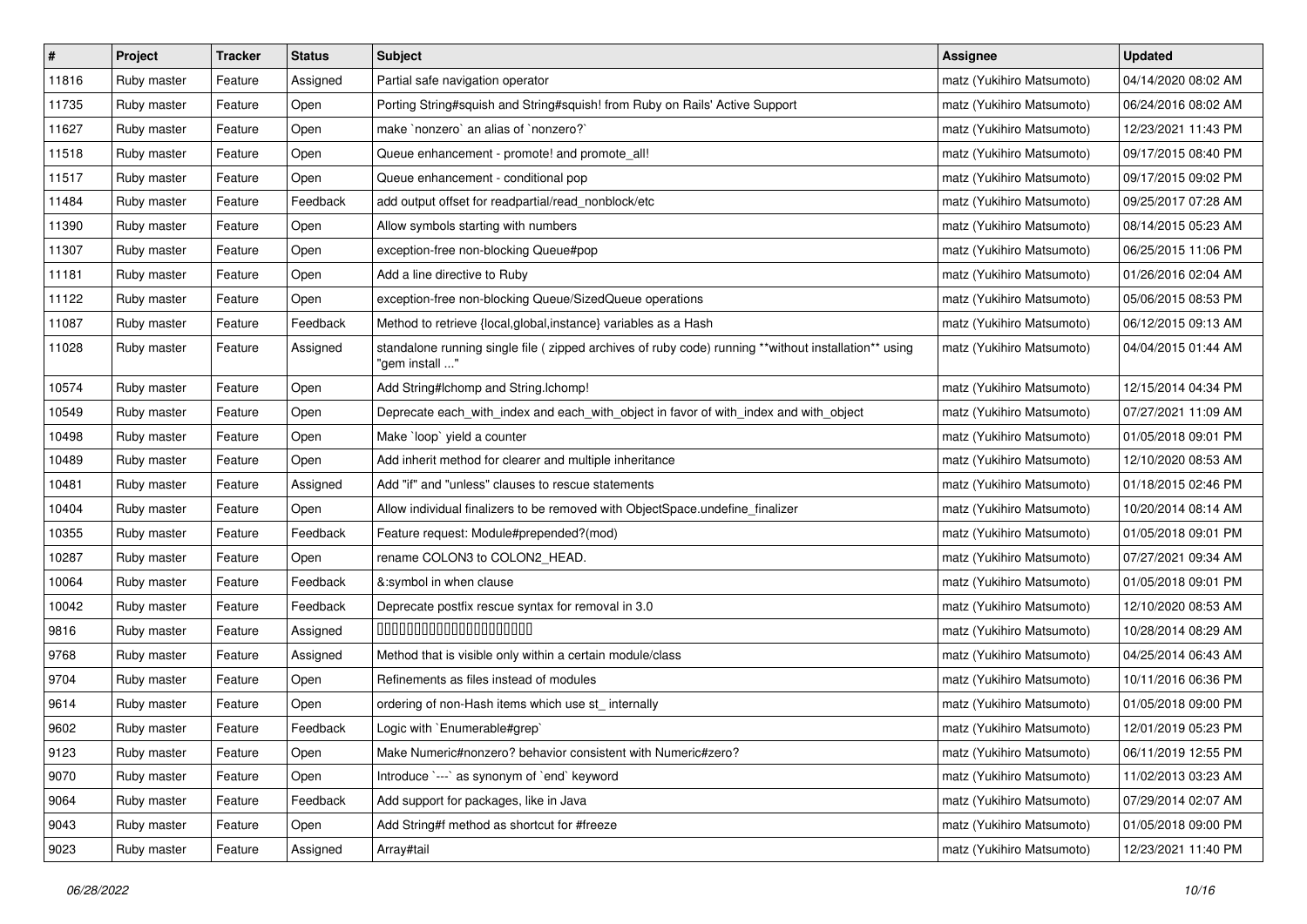| $\pmb{\#}$ | Project     | <b>Tracker</b> | <b>Status</b> | Subject                                                                                   | <b>Assignee</b>           | <b>Updated</b>      |
|------------|-------------|----------------|---------------|-------------------------------------------------------------------------------------------|---------------------------|---------------------|
| 8948       | Ruby master | Feature        | Assigned      | Frozen regex                                                                              | matz (Yukihiro Matsumoto) | 12/20/2020 07:15 PM |
| 8850       | Ruby master | Feature        | Assigned      | Convert Rational to decimal string                                                        | matz (Yukihiro Matsumoto) | 12/25/2017 06:15 PM |
| 8839       | Ruby master | Feature        | Assigned      | Class and module should return the class or module that was opened                        | matz (Yukihiro Matsumoto) | 12/28/2015 08:36 AM |
| 8804       | Ruby master | Feature        | Open          | ONCE syntax                                                                               | matz (Yukihiro Matsumoto) | 01/04/2020 08:26 PM |
| 8707       | Ruby master | Feature        | Feedback      | Hash#reverse_each                                                                         | matz (Yukihiro Matsumoto) | 01/05/2018 09:00 PM |
| 8678       | Ruby master | Feature        | Assigned      | Allow invalid string to work with regexp                                                  | matz (Yukihiro Matsumoto) | 01/05/2018 09:00 PM |
| 8663       | Ruby master | Feature        | Open          | Officialy alias ArgumentError to ArgError                                                 | matz (Yukihiro Matsumoto) | 08/09/2013 07:42 PM |
| 8536       | Ruby master | Feature        | Assigned      | Implement is_numeric? family of methods                                                   | matz (Yukihiro Matsumoto) | 12/25/2017 06:15 PM |
| 8520       | Ruby master | Feature        | Feedback      | Distinct to_s methods for Array, Hash                                                     | matz (Yukihiro Matsumoto) | 06/14/2013 12:37 AM |
| 8478       | Ruby master | Feature        | Open          | The hash returned by Enumerable#group_by should have an empty array for its default value | matz (Yukihiro Matsumoto) | 06/04/2013 03:56 PM |
| 8371       | Ruby master | Feature        | Feedback      | Make some enumerators mimic arrays                                                        | matz (Yukihiro Matsumoto) | 06/02/2013 04:11 PM |
| 8365       | Ruby master | Feature        | Feedback      | Make variables objects                                                                    | matz (Yukihiro Matsumoto) | 08/19/2016 07:21 PM |
| 8271       | Ruby master | Feature        | Assigned      | Proposal for moving to a more visible, formal process for feature requests                | matz (Yukihiro Matsumoto) | 12/23/2021 11:40 PM |
| 8232       | Ruby master | Feature        | Open          | Rudiments of abstract algebra in Ruby                                                     | matz (Yukihiro Matsumoto) | 04/09/2013 01:47 AM |
| 8229       | Ruby master | Feature        | Open          | extend Hash.include?                                                                      | matz (Yukihiro Matsumoto) | 12/10/2020 08:53 AM |
| 8168       | Ruby master | Feature        | Feedback      | Feature request: support for (single) statement lambda syntax/definition                  | matz (Yukihiro Matsumoto) | 01/11/2014 11:36 AM |
| 8164       | Ruby master | Feature        | Assigned      | Public/Private                                                                            | matz (Yukihiro Matsumoto) | 12/10/2020 08:50 AM |
| 8096       | Ruby master | Feature        | Feedback      | introduce Time.current_timestamp                                                          | matz (Yukihiro Matsumoto) | 12/23/2021 11:40 PM |
| 8061       | Ruby master | Feature        | Open          | 000000000000000                                                                           | matz (Yukihiro Matsumoto) | 12/25/2017 06:15 PM |
| 8042       | Ruby master | Feature        | Assigned      | Add Addrinfo#socket to create a socket that is not connected or bound                     | matz (Yukihiro Matsumoto) | 12/25/2017 06:15 PM |
| 8026       | Ruby master | Feature        | Feedback      | Need Module#prepended_modules                                                             | matz (Yukihiro Matsumoto) | 01/16/2020 06:12 AM |
| 8016       | Ruby master | Feature        | Assigned      | Alias FILE and LINE as methods                                                            | matz (Yukihiro Matsumoto) | 12/25/2017 06:15 PM |
| 7939       | Ruby master | Feature        | Feedback      | Alternative curry function creation                                                       | matz (Yukihiro Matsumoto) | 12/25/2017 06:15 PM |
| 7914       | Ruby master | Feature        | Open          | Case for local class methods                                                              | matz (Yukihiro Matsumoto) | 12/25/2017 06:15 PM |
| 7883       | Ruby master | Feature        | Open          | Add Regex#to_proc                                                                         | matz (Yukihiro Matsumoto) | 12/25/2017 06:15 PM |
| 7876       | Ruby master | Feature        | Open          | Add method for accessing Class from within Singleton Class                                | matz (Yukihiro Matsumoto) | 12/25/2017 06:15 PM |
| 7848       | Ruby master | Feature        | Open          | Restore default state for core ruby objects                                               | matz (Yukihiro Matsumoto) | 12/25/2017 06:15 PM |
| 7795       | Ruby master | Feature        | Open          | Symbol.defined? and/or to_existing_symbol                                                 | matz (Yukihiro Matsumoto) | 12/25/2017 06:15 PM |
| 7748       | Ruby master | Feature        | Open          | Contextual send                                                                           | matz (Yukihiro Matsumoto) | 12/10/2020 08:53 AM |
| 7739       | Ruby master | Feature        | Assigned      | Define Hash#  as Hash#reverse_merge in Rails                                              | matz (Yukihiro Matsumoto) | 12/25/2017 06:15 PM |
| 7704       | Ruby master | Feature        | Open          | Add a list of enabled (experimental) language features.                                   | matz (Yukihiro Matsumoto) | 12/25/2017 06:15 PM |
| 7702       | Ruby master | Feature        | Open          | Remove Proc#binding                                                                       | matz (Yukihiro Matsumoto) | 07/15/2019 07:39 PM |
| 7657       | Ruby master | Feature        | Open          | Array#& doesn't accept Enumerables                                                        | matz (Yukihiro Matsumoto) | 12/25/2017 06:15 PM |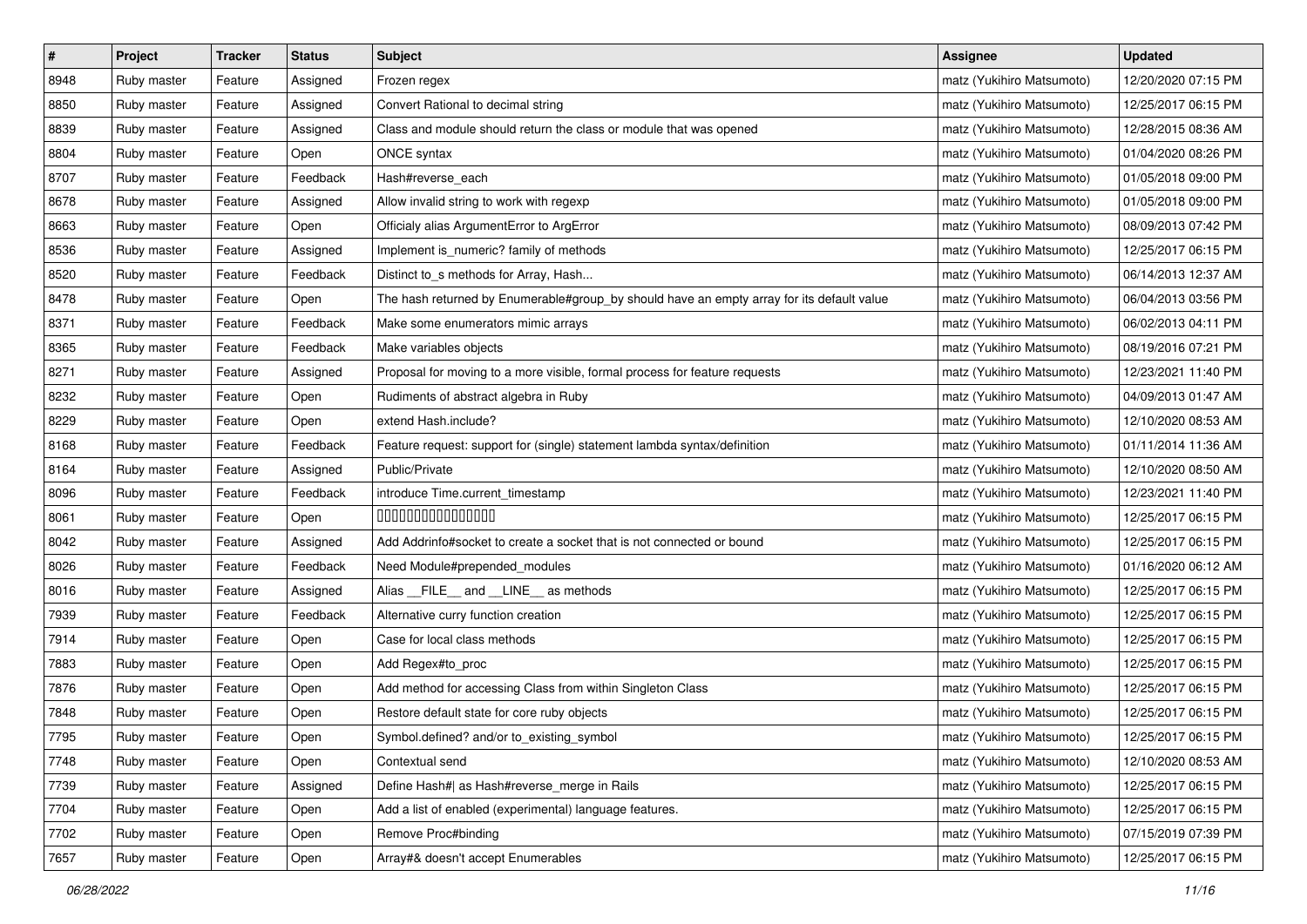| $\#$ | Project     | Tracker | <b>Status</b> | Subject                                                                                                                          | Assignee                  | <b>Updated</b>      |
|------|-------------|---------|---------------|----------------------------------------------------------------------------------------------------------------------------------|---------------------------|---------------------|
| 7654 | Ruby master | Feature | Open          | Add optional code block to IO::readlines                                                                                         | matz (Yukihiro Matsumoto) | 12/25/2017 06:15 PM |
| 7644 | Ruby master | Feature | Assigned      | In refinements, change "using" keyword to a less generic word.                                                                   | matz (Yukihiro Matsumoto) | 12/10/2020 08:49 AM |
| 7614 | Ruby master | Feature | Open          | alias accessor                                                                                                                   | matz (Yukihiro Matsumoto) | 12/25/2017 06:15 PM |
| 7611 | Ruby master | Feature | Open          | Focal method for all loads/requires                                                                                              | matz (Yukihiro Matsumoto) | 12/25/2017 06:15 PM |
| 7604 | Ruby master | Feature | Open          | Make === comparison operator ability to delegate comparison to an argument                                                       | matz (Yukihiro Matsumoto) | 12/25/2017 06:15 PM |
| 7580 | Ruby master | Feature | Assigned      | Range translation                                                                                                                | matz (Yukihiro Matsumoto) | 06/11/2018 09:51 AM |
| 7548 | Ruby master | Feature | Open          | Load and Require Callbacks                                                                                                       | matz (Yukihiro Matsumoto) | 12/25/2017 06:15 PM |
| 7546 | Ruby master | Feature | Open          | Change behavior of `Array#slice` for an argument of `Range` class                                                                | matz (Yukihiro Matsumoto) | 12/10/2020 08:49 AM |
| 7511 | Ruby master | Feature | Feedback      | short-circuiting logical implication operator                                                                                    | matz (Yukihiro Matsumoto) | 12/10/2020 08:55 AM |
| 7503 | Ruby master | Feature | Assigned      | make timeout.rb async-interrupt safe by default                                                                                  | matz (Yukihiro Matsumoto) | 12/25/2017 06:15 PM |
| 7444 | Ruby master | Feature | Open          | Array#product_set                                                                                                                | matz (Yukihiro Matsumoto) | 12/25/2017 06:15 PM |
| 7436 | Ruby master | Feature | Assigned      | Allow for a "granularity" flag for backtrace_locations                                                                           | matz (Yukihiro Matsumoto) | 12/25/2017 06:15 PM |
| 7377 | Ruby master | Feature | Open          | #indetical? as an alias for #equal?                                                                                              | matz (Yukihiro Matsumoto) | 12/25/2017 06:15 PM |
| 7349 | Ruby master | Feature | Assigned      | Struct#inspect needs more meaningful output                                                                                      | matz (Yukihiro Matsumoto) | 12/25/2017 06:15 PM |
| 7314 | Ruby master | Feature | Assigned      | Convert Proc to Lambda doesn't work in MRI                                                                                       | matz (Yukihiro Matsumoto) | 05/21/2016 09:15 AM |
| 7149 | Ruby master | Feature | Open          | Constant magic for everyone.                                                                                                     | matz (Yukihiro Matsumoto) | 12/25/2017 06:15 PM |
| 7132 | Ruby master | Feature | Assigned      | Alternation between named / ordered method arguments and aliases for method arguments.                                           | matz (Yukihiro Matsumoto) | 12/25/2017 06:15 PM |
| 7121 | Ruby master | Feature | Assigned      | Extending the use of `require'                                                                                                   | matz (Yukihiro Matsumoto) | 12/25/2017 06:15 PM |
| 7087 | Ruby master | Feature | Assigned      | :ConditionVariable#wait does not work with Monitor because Monitor#sleep does not exist                                          | matz (Yukihiro Matsumoto) | 12/25/2017 06:15 PM |
| 6869 | Ruby master | Feature | Open          | Do not treat `_` parameter exceptionally                                                                                         | matz (Yukihiro Matsumoto) | 12/10/2020 08:58 AM |
| 6842 | Ruby master | Feature | Assigned      | Add Optional Arguments to String#strip                                                                                           | matz (Yukihiro Matsumoto) | 08/24/2016 05:50 AM |
| 6841 | Ruby master | Feature | Assigned      | Shorthand for Assigning Return Value of Method to Self                                                                           | matz (Yukihiro Matsumoto) | 12/10/2020 08:53 AM |
| 6817 | Ruby master | Feature | Open          | Partial application                                                                                                              | matz (Yukihiro Matsumoto) | 12/25/2017 06:15 PM |
| 6811 | Ruby master | Feature | Assigned      | File, Dir and FileUtils should have bang-versions of singleton methods that fails silently                                       | matz (Yukihiro Matsumoto) | 12/25/2017 06:15 PM |
| 6810 | Ruby master | Feature | Assigned      | module A::B; end` is not equivalent to `module A; module B; end; end` with respect to constant<br>lookup (scope)                 | matz (Yukihiro Matsumoto) | 12/10/2020 09:22 AM |
| 6806 | Ruby master | Feature | Feedback      | Support functional programming: forbid instance/class variables for ModuleName::method_name,<br>allow for ModuleName.method name | matz (Yukihiro Matsumoto) | 12/10/2020 08:53 AM |
| 6802 | Ruby master | Feature | Assigned      | String#scan should have equivalent yielding MatchData                                                                            | matz (Yukihiro Matsumoto) | 12/25/2017 06:15 PM |
| 6739 | Ruby master | Feature | Feedback      | One-line rescue statement should support specifying an exception class                                                           | matz (Yukihiro Matsumoto) | 05/18/2016 12:42 AM |
| 6727 | Ruby master | Feature | Feedback      | Add Array#rest (with implementation)                                                                                             | matz (Yukihiro Matsumoto) | 08/14/2019 08:51 AM |
| 6697 | Ruby master | Feature | Feedback      | [PATCH] Add Kernel#Symbol conversion method like String(), Array() etc.                                                          | matz (Yukihiro Matsumoto) | 12/25/2017 06:15 PM |
| 6671 | Ruby master | Feature | Assigned      | File.split_all and File.split_root                                                                                               | matz (Yukihiro Matsumoto) | 12/25/2017 06:15 PM |
| 6648 | Ruby master | Feature | Assigned      | Provide a standard API for retrieving all command-line flags passed to Ruby                                                      | matz (Yukihiro Matsumoto) | 12/25/2017 06:15 PM |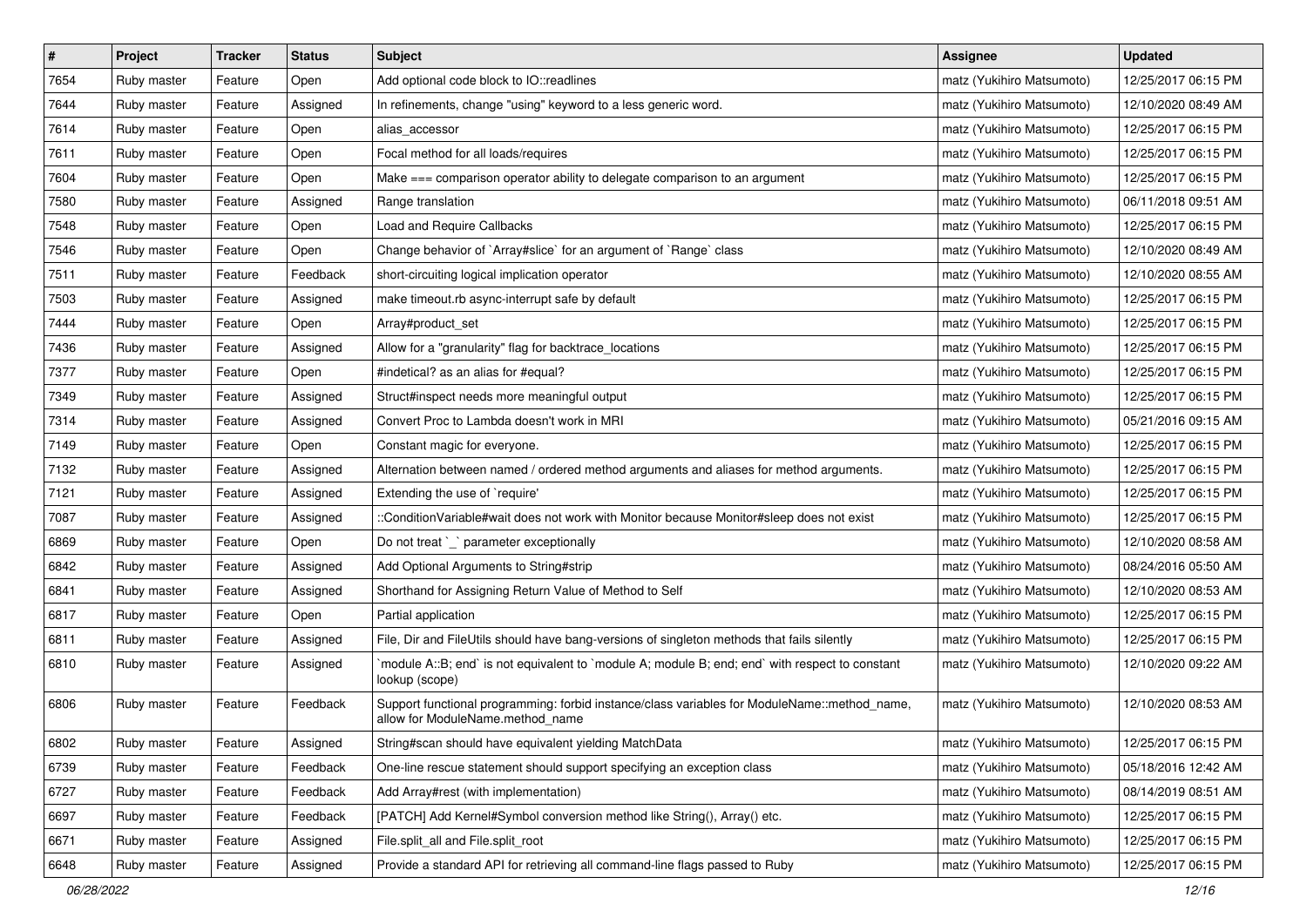| $\pmb{\#}$ | Project     | <b>Tracker</b> | <b>Status</b> | Subject                                                                | Assignee                  | <b>Updated</b>      |
|------------|-------------|----------------|---------------|------------------------------------------------------------------------|---------------------------|---------------------|
| 6641       | Ruby master | Feature        | Open          | Hash.auto constructor                                                  | matz (Yukihiro Matsumoto) | 12/25/2017 06:15 PM |
| 6611       | Ruby master | Feature        | Assigned      | Comments requested on implementation of set_parse_func                 | matz (Yukihiro Matsumoto) | 12/25/2017 06:15 PM |
| 6596       | Ruby master | Feature        | Assigned      | New method `Array#indexes`                                             | matz (Yukihiro Matsumoto) | 07/29/2020 01:41 AM |
| 6594       | Ruby master | Feature        | Assigned      | Integrated Functor                                                     | matz (Yukihiro Matsumoto) | 12/10/2020 08:53 AM |
| 6515       | Ruby master | Feature        | Feedback      | array.c: added method that verifies if an Array is part of another     | matz (Yukihiro Matsumoto) | 12/25/2017 06:15 PM |
| 6478       | Ruby master | Feature        | Feedback      | BasicObject#_class_                                                    | matz (Yukihiro Matsumoto) | 12/25/2017 06:15 PM |
| 6452       | Ruby master | Feature        | Assigned      | Allow extend to override class methods                                 | matz (Yukihiro Matsumoto) | 12/10/2020 08:53 AM |
| 6445       | Ruby master | Feature        | Assigned      | request for default length/position on string index                    | matz (Yukihiro Matsumoto) | 12/25/2017 06:15 PM |
| 6413       | Ruby master | Feature        | Assigned      | Make Dir.entries default to Dir.entries(Dir.pwd)                       | matz (Yukihiro Matsumoto) | 12/25/2017 06:15 PM |
| 6376       | Ruby master | Feature        | Assigned      | Feature lookup and checking if feature is loaded                       | matz (Yukihiro Matsumoto) | 12/25/2017 06:15 PM |
| 6367       | Ruby master | Feature        | Feedback      | #same? for Enumerable                                                  | matz (Yukihiro Matsumoto) | 12/25/2017 06:15 PM |
| 6354       | Ruby master | Feature        | Assigned      | Remove escape (break/return/redo/next support) from class/module scope | matz (Yukihiro Matsumoto) | 12/25/2017 06:15 PM |
| 6337       | Ruby master | Feature        | Assigned      | FileUtils#sync                                                         | matz (Yukihiro Matsumoto) | 12/25/2017 06:15 PM |
| 6317       | Ruby master | Feature        | Assigned      | Range#cover?000000Range00000000000000000000                            | matz (Yukihiro Matsumoto) | 12/25/2017 06:15 PM |
| 6309       | Ruby master | Feature        | Assigned      | Add a reference queue for weak references                              | matz (Yukihiro Matsumoto) | 08/23/2020 09:07 PM |
| 6308       | Ruby master | Feature        | Assigned      | Eliminate delegation from WeakRef                                      | matz (Yukihiro Matsumoto) | 12/23/2021 11:40 PM |
| 6293       | Ruby master | Feature        | Assigned      | new queue / blocking queues                                            | matz (Yukihiro Matsumoto) | 12/25/2017 06:15 PM |
| 6277       | Ruby master | Feature        | Assigned      | Hash#convert_key                                                       | matz (Yukihiro Matsumoto) | 12/25/2017 06:15 PM |
| 6251       | Ruby master | Feature        | Feedback      | Magic comments for compile options                                     | matz (Yukihiro Matsumoto) | 08/21/2015 11:47 PM |
| 6219       | Ruby master | Feature        | Feedback      | Return value of Hash#store                                             | matz (Yukihiro Matsumoto) | 12/10/2020 08:46 AM |
| 6118       | Ruby master | Feature        | Feedback      | Hash#keys_of(values), returns related keys of given values             | matz (Yukihiro Matsumoto) | 01/10/2019 08:16 AM |
| 5970       | Ruby master | Feature        | Assigned      | Add Enumerable#join with same semantics as Array#join                  | matz (Yukihiro Matsumoto) | 12/25/2017 06:15 PM |
| 5945       | Ruby master | Feature        | Assigned      | Add the ability to mark a at_exit as process-local.                    | matz (Yukihiro Matsumoto) | 10/10/2018 08:29 AM |
| 5825       | Ruby master | Feature        | Assigned      | Sweet instance var assignment in the object initializer                | matz (Yukihiro Matsumoto) | 12/10/2020 08:53 AM |
| 5781       | Ruby master | Feature        | Assigned      | Query attributes (attribute methods ending in `?` mark)                | matz (Yukihiro Matsumoto) | 01/10/2020 06:34 AM |
| 5749       | Ruby master | Feature        | Assigned      | new method String#match_all needed                                     | matz (Yukihiro Matsumoto) | 12/25/2017 06:15 PM |
| 5741       | Ruby master | Feature        | Assigned      | Secure Erasure of Passwords                                            | matz (Yukihiro Matsumoto) | 12/25/2017 06:15 PM |
| 5673       | Ruby master | Feature        | Feedback      | undef_method probably doesn't need to raise an error                   | matz (Yukihiro Matsumoto) | 12/25/2017 06:15 PM |
| 5644       | Ruby master | Feature        | Feedback      | add Enumerable#exclude? antonym                                        | matz (Yukihiro Matsumoto) | 12/25/2017 06:15 PM |
| 5643       | Ruby master | Feature        | Assigned      | require/load options and binding option                                | matz (Yukihiro Matsumoto) | 12/25/2017 06:15 PM |
| 5628       | Ruby master | Feature        | Feedback      | Module#basename                                                        | matz (Yukihiro Matsumoto) | 08/29/2020 05:01 PM |
| 5582       | Ruby master | Feature        | Assigned      | Allow clone of singleton methods on a BasicObject                      | matz (Yukihiro Matsumoto) | 12/25/2017 06:15 PM |
| 5558       | Ruby master | Feature        | Assigned      | String#% strange arity errors                                          | matz (Yukihiro Matsumoto) | 12/25/2017 06:15 PM |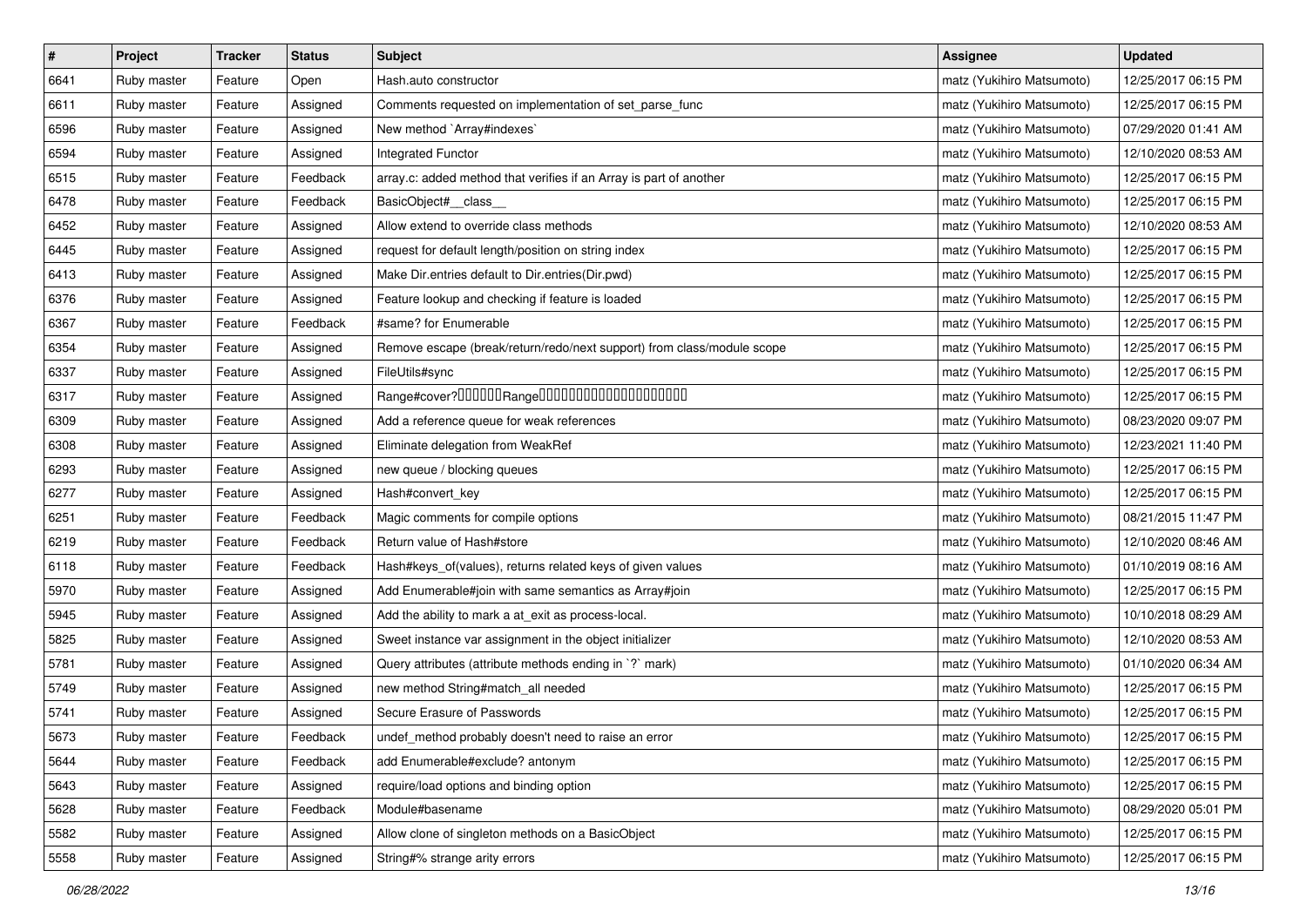| $\vert$ # | Project     | <b>Tracker</b> | <b>Status</b> | <b>Subject</b>                                                                                | Assignee                                | <b>Updated</b>      |
|-----------|-------------|----------------|---------------|-----------------------------------------------------------------------------------------------|-----------------------------------------|---------------------|
| 5521      | Ruby master | Feature        | Feedback      | Numeric#rational? <sup>[]</sup> Numeric#complex? <sup>[]</sup> Numeric#float? <sup>[10]</sup> | matz (Yukihiro Matsumoto)               | 12/10/2020 08:49 AM |
| 5514      | Ruby master | Feature        | Feedback      | Numeric III quotient I quotrem IIII                                                           | matz (Yukihiro Matsumoto)               | 12/10/2020 08:49 AM |
| 5456      | Ruby master | Feature        | Assigned      | kernel#syscall() should be removed.                                                           | matz (Yukihiro Matsumoto)               | 12/10/2020 08:46 AM |
| 5445      | Ruby master | Feature        | Assigned      | Need RUBYOPT -r before ARGV -r                                                                | matz (Yukihiro Matsumoto)               | 12/25/2017 06:15 PM |
| 5389      | Ruby master | Feature        | Assigned      | New method Enumerator#iterate                                                                 | matz (Yukihiro Matsumoto)               | 12/25/2017 06:15 PM |
| 5129      | Ruby master | Feature        | Assigned      | Create a core class "FileArray" and make "ARGF" its instance                                  | matz (Yukihiro Matsumoto)               | 01/23/2018 02:02 PM |
| 5064      | Ruby master | Feature        | Assigned      | HTTP user-agent class                                                                         | matz (Yukihiro Matsumoto)               | 12/25/2017 06:15 PM |
| 5007      | Ruby master | Feature        | Assigned      | Proc#call_under: Unifying instance_eval and instance_exec                                     | matz (Yukihiro Matsumoto)               | 04/19/2018 07:57 AM |
| 4824      | Ruby master | Feature        | Assigned      | Provide method Kernel#executed?                                                               | matz (Yukihiro Matsumoto)               | 03/05/2018 04:57 AM |
| 4818      | Ruby master | Feature        | Assigned      | Add method marshalable?                                                                       | matz (Yukihiro Matsumoto)               | 12/25/2017 06:15 PM |
| 4592      | Ruby master | Feature        | Assigned      | Tempfile0000000                                                                               | matz (Yukihiro Matsumoto)               | 12/25/2017 06:14 PM |
| 4539      | Ruby master | Feature        | Assigned      | Array#zip_with                                                                                | matz (Yukihiro Matsumoto)               | 11/28/2019 08:23 AM |
| 4521      | Ruby master | Feature        | Assigned      | NoMethodError#message may take very long to execute                                           | matz (Yukihiro Matsumoto)               | 12/25/2017 06:14 PM |
| 4514      | Ruby master | Feature        | Assigned      | #deep_clone and #deep_dup for Objects                                                         | matz (Yukihiro Matsumoto)               | 12/25/2017 06:14 PM |
| 4264      | Ruby master | Feature        | Feedback      | General type coercion protocol for Ruby                                                       | matz (Yukihiro Matsumoto)               | 12/25/2017 06:14 PM |
| 16630     | Ruby master | Misc           | Assigned      | Deprecate pub/ruby/*snapshot* and use pub/ruby/snapshot/* instead                             | matz (Yukihiro Matsumoto)               | 02/27/2020 09:52 AM |
| 15723     | Ruby master | Misc           | Feedback      | Reconsider numbered parameters                                                                | matz (Yukihiro Matsumoto)               | 10/03/2019 07:16 PM |
| 14760     | Ruby master | Misc           | Open          | cross-thread IO#close semantics                                                               | matz (Yukihiro Matsumoto)               | 05/17/2018 08:21 AM |
| 10541     | Ruby master | Misc           | Open          | Remove shorthand string interpolation syntax                                                  | matz (Yukihiro Matsumoto)               | 10/08/2015 05:44 PM |
| 18439     | Ruby master | Feature        | Open          | Support YJIT for VC++                                                                         | maximecb (Maxime<br>Chevalier-Boisvert) | 01/10/2022 11:29 PM |
| 18677     | Ruby master | Bug            | Assigned      | BigDecimal#power (**) returns FloatDomainError when passing an infinite parameter             | mrkn (Kenta Murata)                     | 04/20/2022 02:04 AM |
| 5179      | Ruby master | <b>Bug</b>     | Assigned      | Complex#rationalize and to_r with approximate zeros                                           | mrkn (Kenta Murata)                     | 01/17/2020 03:00 AM |
| 17339     | Ruby master | Feature        | Assigned      | Semantic grouping with BigDecimal#to_s                                                        | mrkn (Kenta Murata)                     | 12/20/2021 12:39 PM |
| 16350     | Ruby master | Feature        | Assigned      | ArithmeticSequence#member? can result in infinite loop                                        | mrkn (Kenta Murata)                     | 05/29/2020 10:26 PM |
| 14476     | Ruby master | Feature        | Assigned      | Adding same_all? for checking whether all items in an Array are same                          | mrkn (Kenta Murata)                     | 08/28/2020 01:10 PM |
| 10782     | Ruby master | Feature        | Assigned      | Patch: Add constants for BigDecimal for ZERO, ONE, TEN                                        | mrkn (Kenta Murata)                     | 05/21/2015 08:13 AM |
| 8295      | Ruby master | Feature        | Assigned      | Float I Rational 0000000000000 BigDecimal 0000000                                             | mrkn (Kenta Murata)                     | 12/25/2017 06:15 PM |
| 7321      | Ruby master | Feature        | Assigned      | Newton.#nsolve 00 2 0000000000                                                                | mrkn (Kenta Murata)                     | 12/25/2017 06:15 PM |
| 6973      | Ruby master | Feature        | Assigned      | Add an #integral? method to Numeric to test for whole-number values                           | mrkn (Kenta Murata)                     | 12/25/2017 06:15 PM |
| 6857      | Ruby master | Feature        | Assigned      | bigdecimal/math BigMath.E/BigMath.exp R. P. Feynman inspired optimization                     | mrkn (Kenta Murata)                     | 12/25/2017 06:15 PM |
| 5522      | Ruby master | Feature        | Feedback      | Numeric#finite? Numeric#infinite? INumeric#nan? IIII                                          | mrkn (Kenta Murata)                     | 12/10/2020 08:54 AM |
| 5310      | Ruby master | Feature        | Assigned      | Integral objects                                                                              | mrkn (Kenta Murata)                     | 12/25/2017 06:15 PM |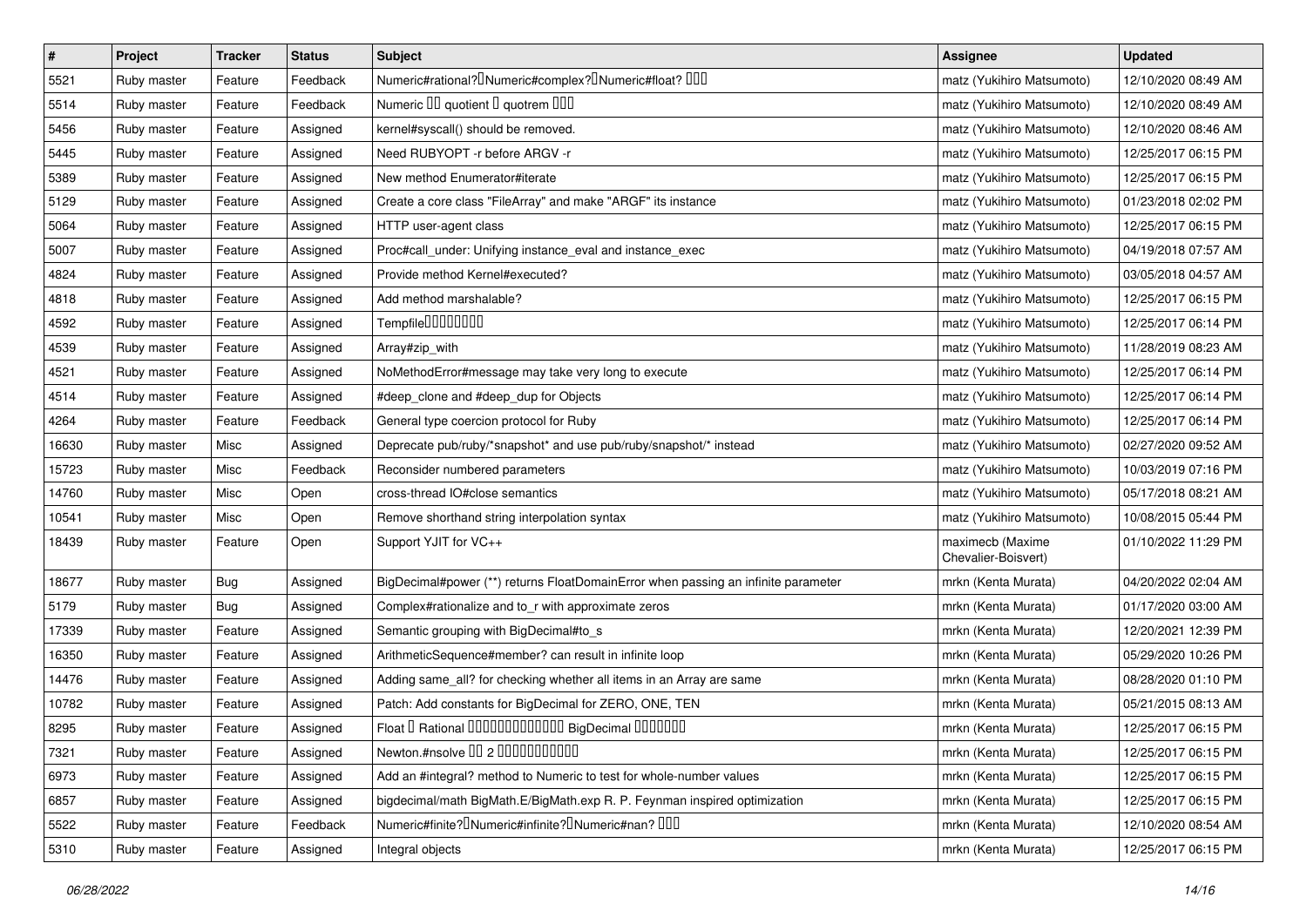| $\pmb{\#}$ | Project     | <b>Tracker</b> | <b>Status</b> | Subject                                                                                                      | <b>Assignee</b>         | <b>Updated</b>      |
|------------|-------------|----------------|---------------|--------------------------------------------------------------------------------------------------------------|-------------------------|---------------------|
| 5133       | Ruby master | Feature        | Assigned      | Array#unzip as an alias of Array#transpose                                                                   | mrkn (Kenta Murata)     | 12/25/2017 06:15 PM |
| 3647       | Ruby master | Feature        | Feedback      | Array#sample(n, replace=false)                                                                               | mrkn (Kenta Murata)     | 03/11/2020 02:09 AM |
| 5654       | Ruby master | Feature        | Assigned      | Introduce global lock to avoid concurrent require                                                            | nahi (Hiroshi Nakamura) | 12/25/2017 06:15 PM |
| 11526      | Ruby master | <b>Bug</b>     | Assigned      | Streaming HTTP requests are not idempotent and should not be retried                                         | naruse (Yui NARUSE)     | 07/01/2019 09:16 PM |
| 7892       | Ruby master | Bug            | Open          | MIME encoding bug of NKF.nkf                                                                                 | naruse (Yui NARUSE)     | 12/25/2017 06:15 PM |
| 17638      | Ruby master | Feature        | Assigned      | Support backtracing with the libbacktrace library                                                            | naruse (Yui NARUSE)     | 03/05/2021 03:40 PM |
| 17111      | Ruby master | Feature        | Assigned      | Improve performance of Net::HTTPHeader#set_form by 40%                                                       | naruse (Yui NARUSE)     | 08/10/2020 05:36 AM |
| 16559      | Ruby master | Feature        | Open          | Net::HTTP#request injects "Connection: close" header if #started? is false, wasting HTTP server<br>resources | naruse (Yui NARUSE)     | 05/28/2020 07:37 PM |
| 15940      | Ruby master | Feature        | Open          | Coerce symbols internal fstrings in UTF8 rather than ASCII to better share memory with string literals       | naruse (Yui NARUSE)     | 07/30/2019 04:17 AM |
| 15931      | Ruby master | Feature        | Open          | encoding for CESU-8                                                                                          | naruse (Yui NARUSE)     | 12/20/2019 05:42 AM |
| 13221      | Ruby master | Feature        | Assigned      | [PATCH] gems/bundled_gems: add "curses" RubyGem                                                              | naruse (Yui NARUSE)     | 09/25/2017 06:32 PM |
| 9020       | Ruby master | Feature        | Assigned      | Net::HTTPResponse predicate/query methods                                                                    | naruse (Yui NARUSE)     | 12/25/2017 06:15 PM |
| 6265       | Ruby master | Feature        | Assigned      | Remove 'useless' 'concatenation' syntax                                                                      | naruse (Yui NARUSE)     | 08/10/2016 02:36 AM |
| 5764       | Ruby master | Feature        | Assigned      | Net::HTTP should assume HTTP/0.9 on unexpected responses                                                     | naruse (Yui NARUSE)     | 07/15/2019 05:06 PM |
| 5461       | Ruby master | Feature        | Assigned      | Add pipelining to Net::HTTP                                                                                  | naruse (Yui NARUSE)     | 12/25/2017 06:15 PM |
| 3388       | Ruby master | Feature        | Feedback      | regexp support for start_with? and end_with?                                                                 | naruse (Yui NARUSE)     | 12/25/2017 06:02 PM |
| 18371      | Ruby master | Misc           | Assigned      | Release branches (release information in general)                                                            | naruse (Yui NARUSE)     | 03/23/2022 10:32 PM |
| 15007      | Ruby master | Misc           | Open          | Let all Init_xxx and extension APIs frequently called from init code paths be considered cold                | naruse (Yui NARUSE)     | 12/06/2018 11:05 AM |
| 10628      | Ruby master | Misc           | Open          | Peformance of URI module                                                                                     | naruse (Yui NARUSE)     | 12/26/2014 04:08 PM |
| 18623      | Ruby master | Bug            | Open          | make runnable' does not work                                                                                 | nobu (Nobuyoshi Nakada) | 03/16/2022 01:28 AM |
| 17578      | Ruby master | Bug            | Assigned      | mkmf experimental C++ Support                                                                                | nobu (Nobuyoshi Nakada) | 01/27/2021 03:51 AM |
| 16836      | Ruby master | <b>Bug</b>     | Assigned      | configure-time LDFLAGS leak into ruby pkg-config file                                                        | nobu (Nobuyoshi Nakada) | 08/14/2021 09:10 AM |
| 16497      | Ruby master | <b>Bug</b>     | Assigned      | StringIO#internal_encoding is broken (more severely in 2.7)                                                  | nobu (Nobuyoshi Nakada) | 10/26/2021 04:31 PM |
| 14971      | Ruby master | Bug            | Open          | error: implicit declaration of function 'rb_vm_call0                                                         | nobu (Nobuyoshi Nakada) | 09/06/2018 03:53 AM |
| 14543      | Ruby master | Bug            | Assigned      | 'make commit' show error of 'common-srcs'                                                                    | nobu (Nobuyoshi Nakada) | 06/02/2018 04:17 AM |
| 13298      | Ruby master | <b>Bug</b>     | Assigned      | mingw SEGV TestEnumerable#test callcc                                                                        | nobu (Nobuyoshi Nakada) | 06/04/2021 03:41 AM |
| 13269      | Ruby master | <b>Bug</b>     | Assigned      | test/readline/test_readline.rb and mingw                                                                     | nobu (Nobuyoshi Nakada) | 03/13/2017 08:56 AM |
| 12725      | Ruby master | Bug            | Assigned      | Trying to use ./miniruby before it exists                                                                    | nobu (Nobuyoshi Nakada) | 04/28/2017 01:45 PM |
| 12473      | Ruby master | <b>Bug</b>     | Assigned      | Test failure on fedora with TestTimeExtension#test_huge_precision                                            | nobu (Nobuyoshi Nakada) | 04/28/2017 01:45 PM |
| 12436      | Ruby master | <b>Bug</b>     | Assigned      | newline argument of File.open seems not respected on Windows                                                 | nobu (Nobuyoshi Nakada) | 10/25/2021 09:07 AM |
| 10416      | Ruby master | <b>Bug</b>     | Open          | Create mechanism for updating of Unicode data files downstreams when we want                                 | nobu (Nobuyoshi Nakada) | 10/08/2021 06:40 AM |
| 9955       | Ruby master | Bug            | Assigned      | issue building dll on mingw, library not found                                                               | nobu (Nobuyoshi Nakada) | 01/05/2018 09:00 PM |